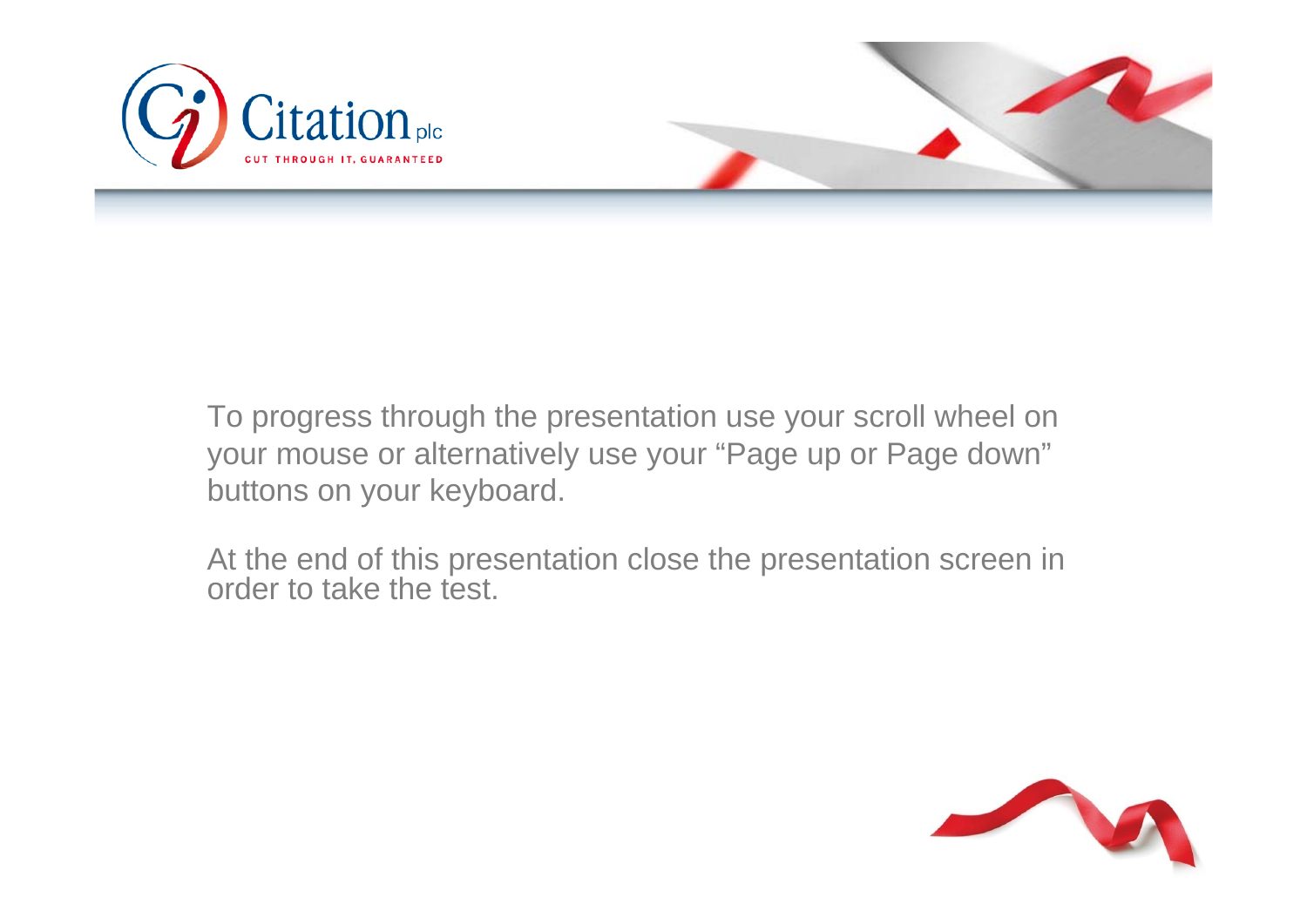

## Health & Safety and Employment Law

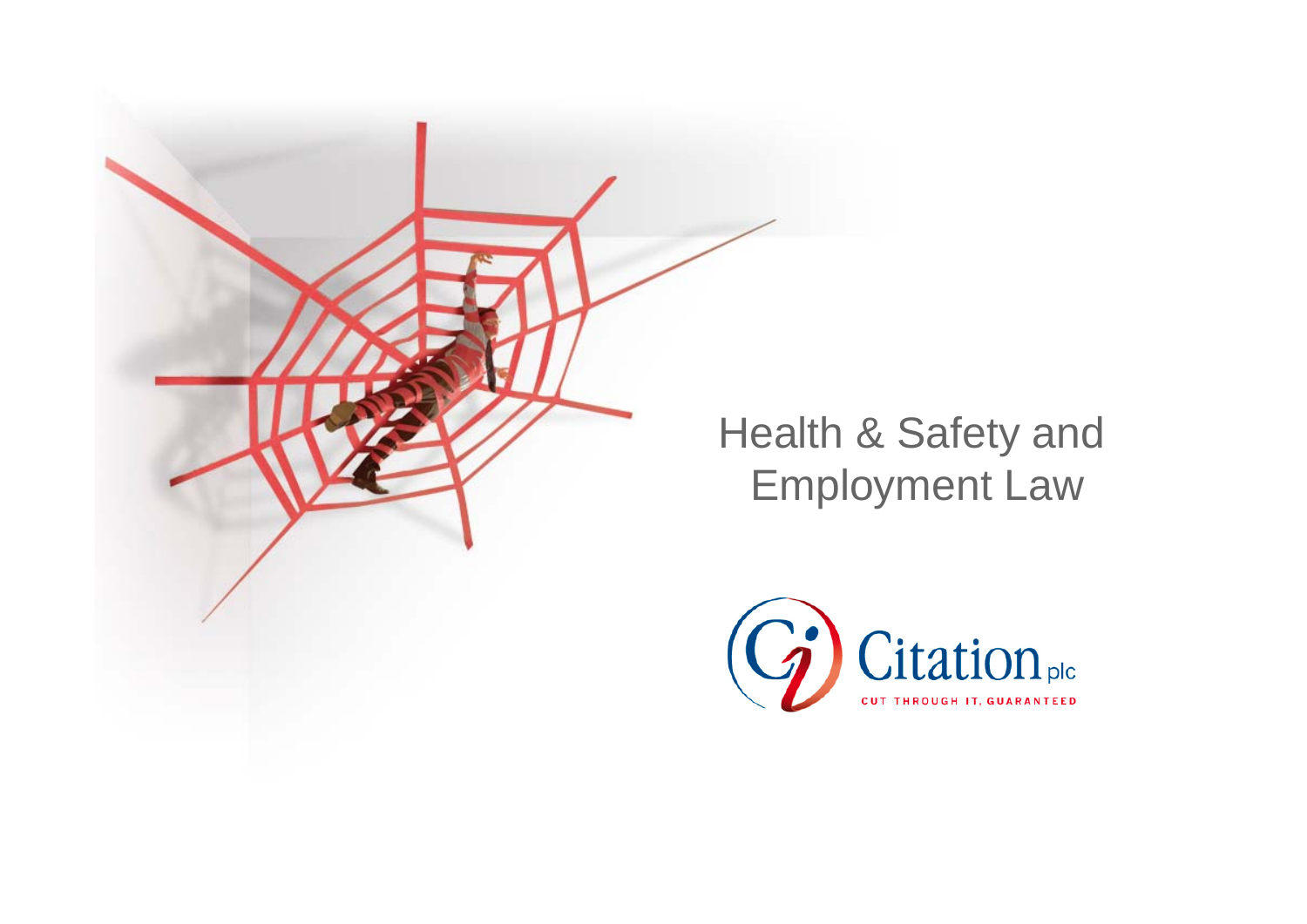



# Health and safety training for employees

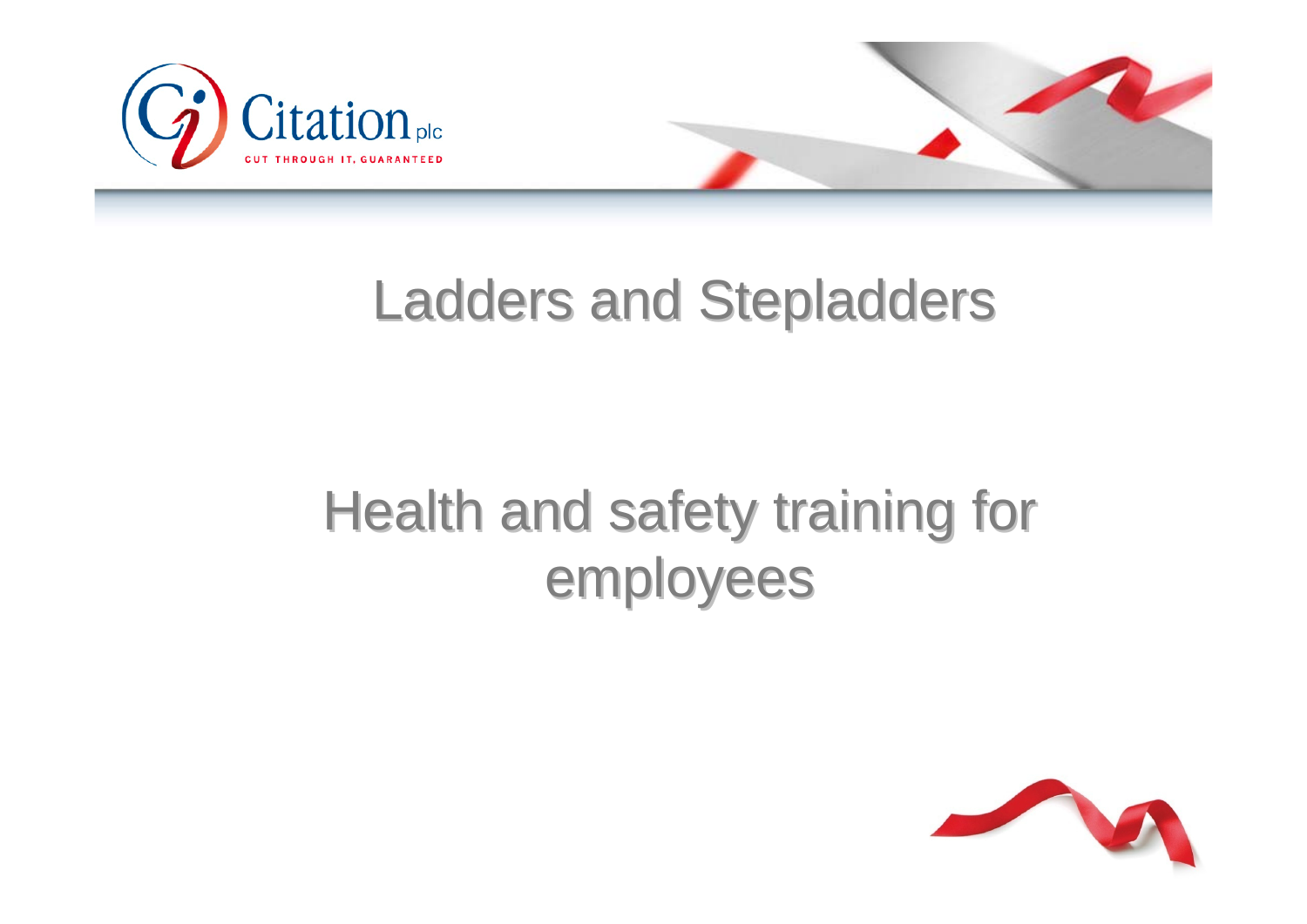



## Working at Height

- $\mathcal{C}_{\bm{\ell}}$ 4 Fatal Accidents on average, every year (from ladders)
- $\odot$ 1,200 Major Accidents on average, every year (from ladders)
- The single biggest cause of workplace deaths  $\mathbb{G}$
- $\odot$ One of the biggest causes of major accidents
- 2/3 of all major injuries caused by 'low level falls' (from ladders)  $\odot$
- $\odot$ You do not need to fall from a great height to be badly injured. More people get injuries such as broken arms or legs falling from a ladder
- $\binom{c_i}{i}$ A person was killed when they lost their footing on the second rung of a ladder and fell backwards, hitting their head on the floor.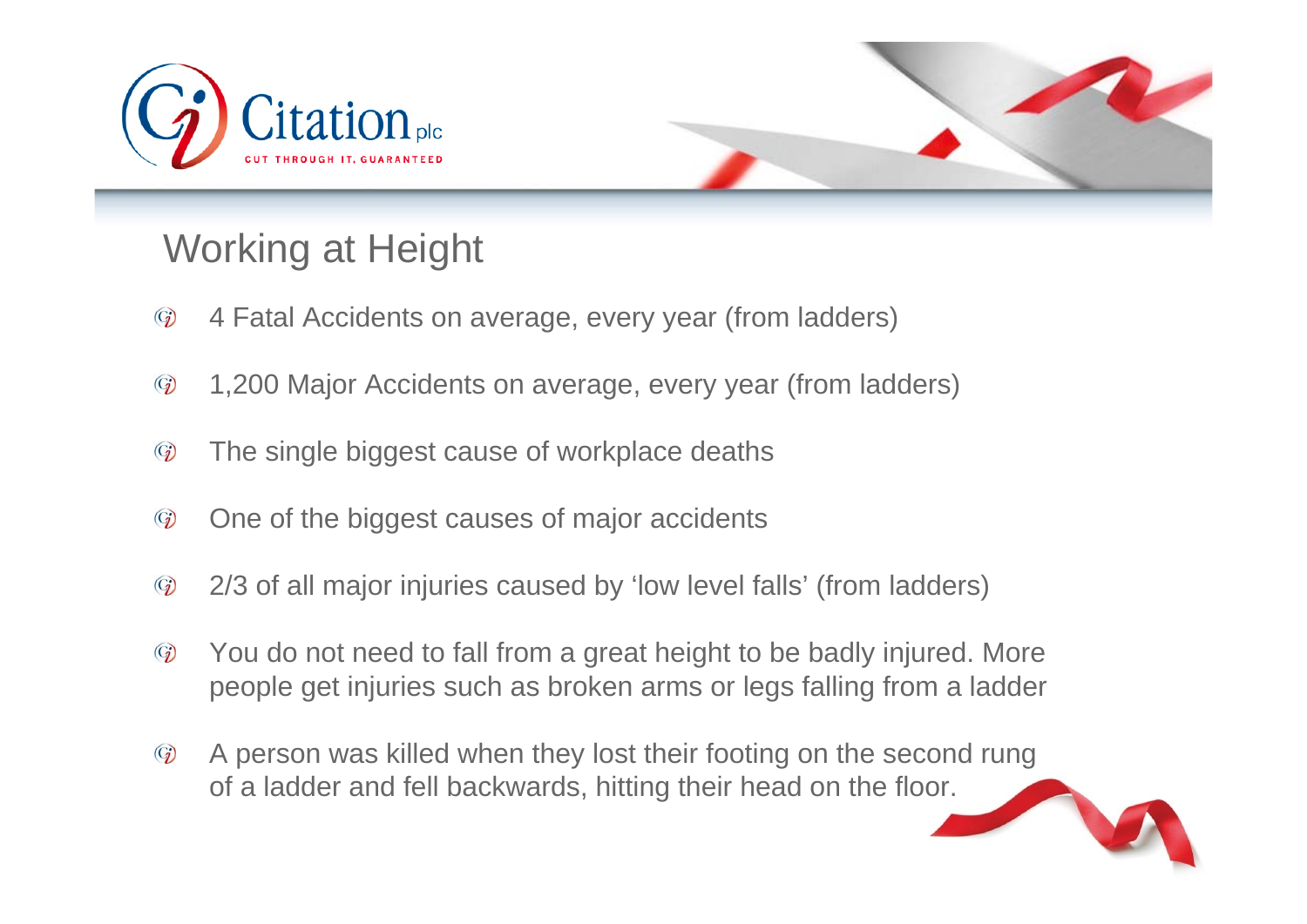



### The Work at Height Regulations

The Work at Height Regulations apply to **all** activities where there is a risk of a fall which is likely to cause personal injury. The Regulations place duties on employers, employees, the self-employed and any person who **controls** the work of others.

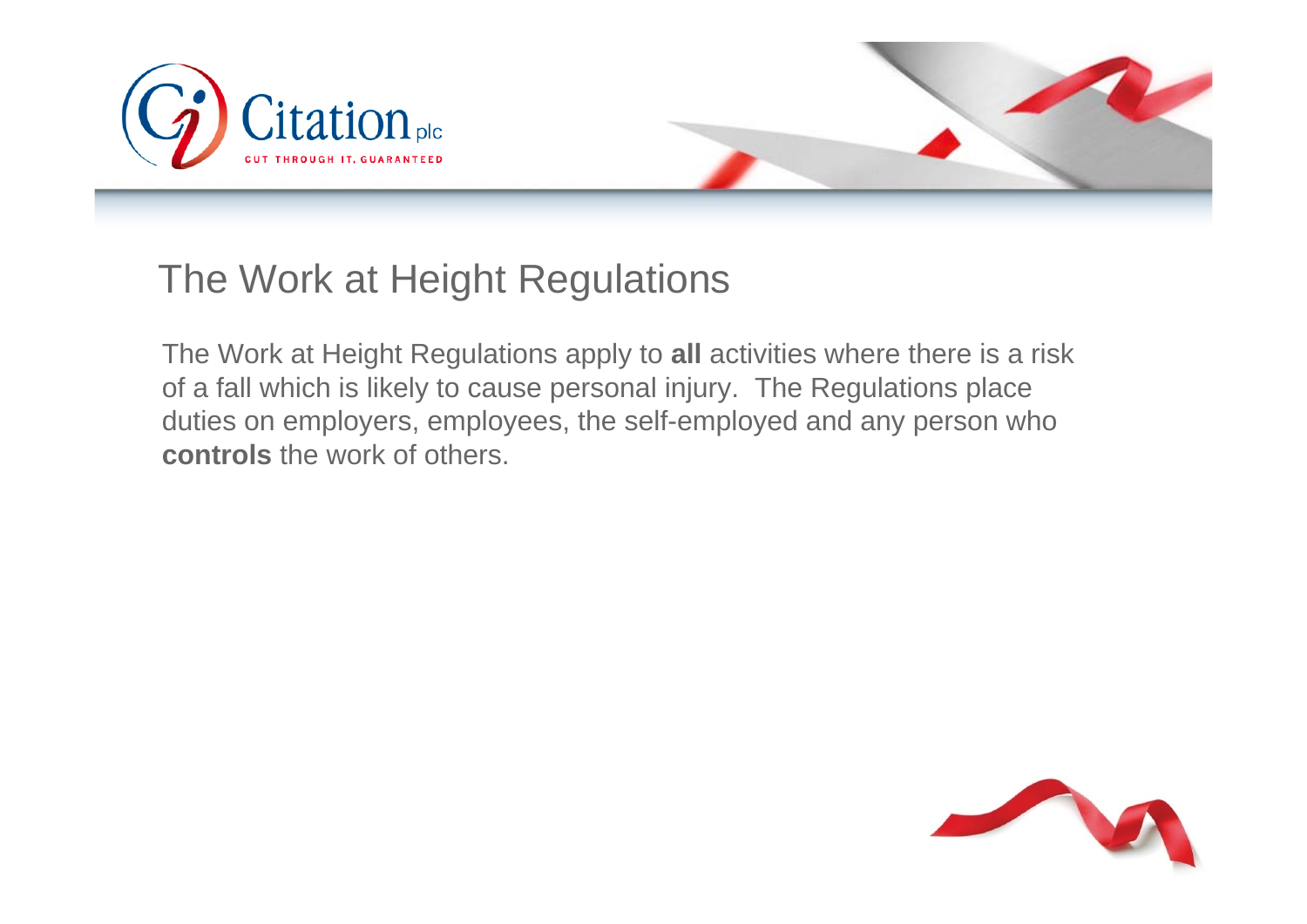



## The Work at Height Regulations

If you are an employee or working under someone else's control, Regulation 14 states you must:

- Report any safety hazard to your supervisor  $\odot$
- Use the equipment supplied (including safety devices) properly  $\odot$ following any training and instructions that you have been given. If you think it is unsafe to use a ladder, seek further instructions from your supervisor before you begin / continue.

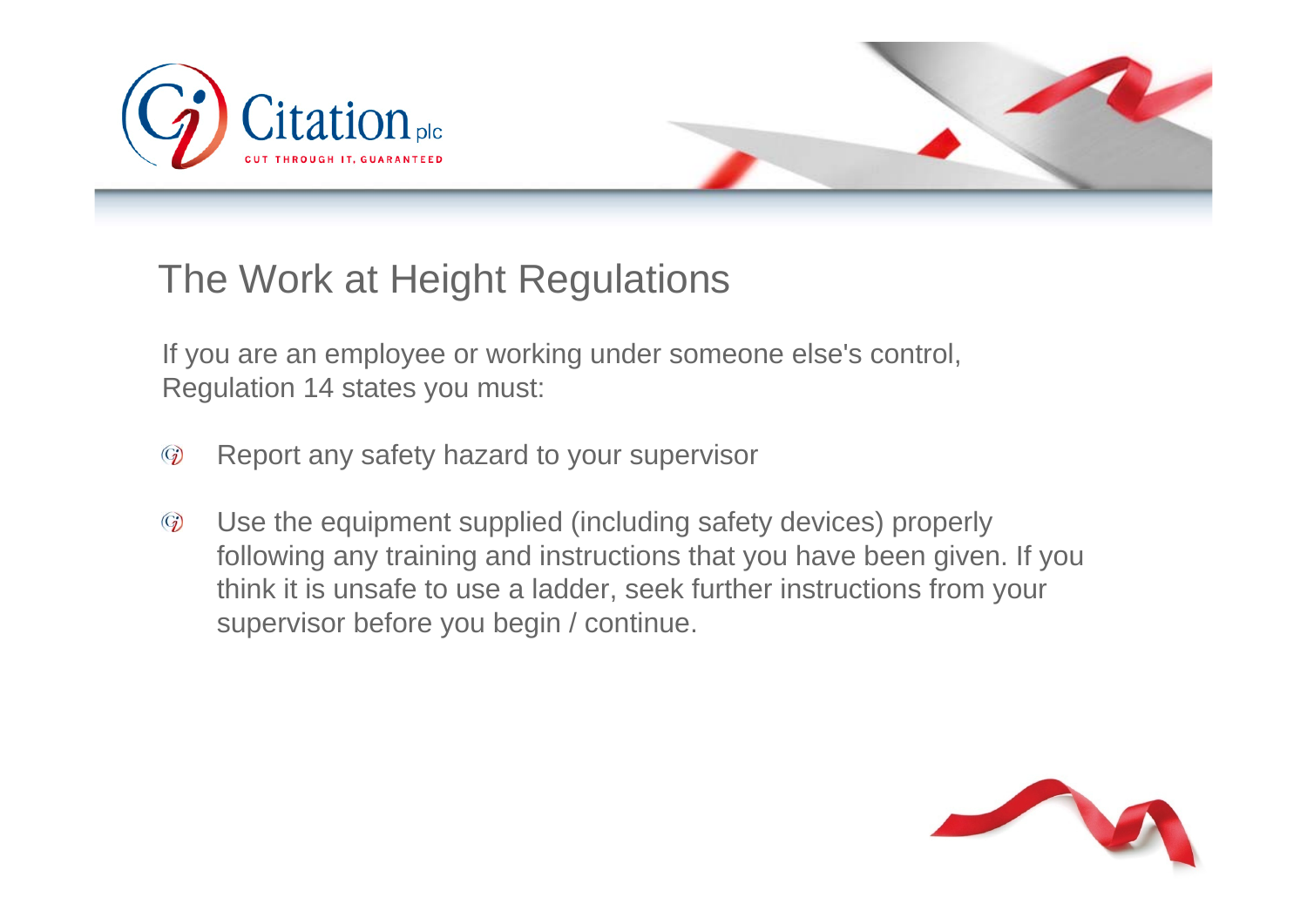



## The Work at Height Regulations

Do the Work at Height Regulations ban the use of Ladders?

The short answer is **No!**

However the Regulations state, that ladders should only be considered where a risk assessment has shown that:-

- The use of other more suitable work equipment is not justified  $\odot$ because of the low risk
- The work will be short in duration. (The Health and Safety Executive  $\mathcal{C}_{\bm j}$ have indicated that "short duration of use" is anything up to 30 minutes)
- There are existing features on site which cannot be altered.  $\mathcal{C}_{\bm i}$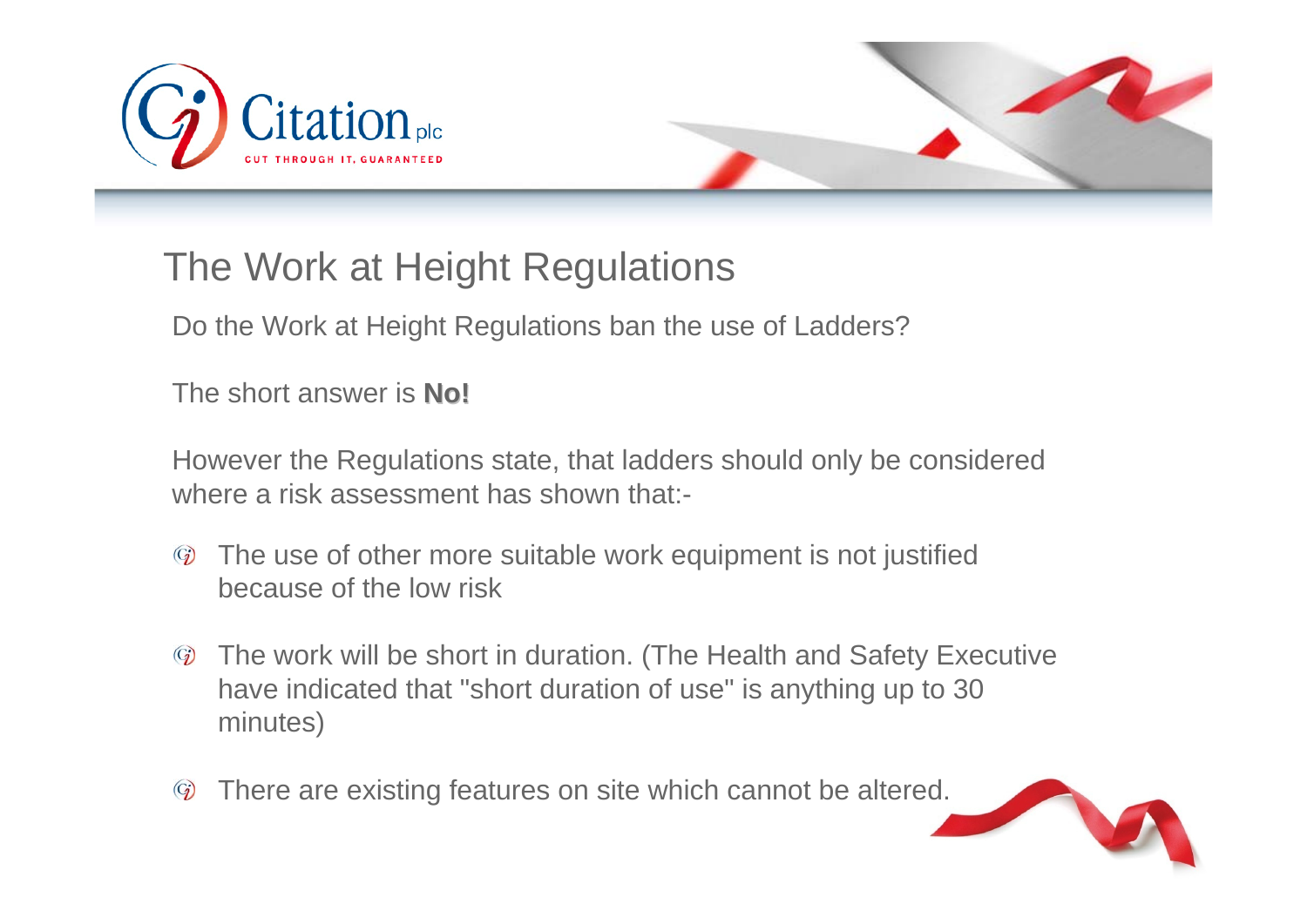



- $\odot$ Ladders provide a simple and easy access solution for a number of work activities that occur at height
- Always plan work that requires the use of ladders as an access tool or  $\mathcal{C}_{\bm j}$ a working platform
- Ladders are often used when it would be safer to use other  $\odot$ equipment, e.g. mobile tower scaffolds
- $\mathcal{C}_{\bm{\ell}}$ Ladders may be used for short duration work but this can still be hazardous as many ladder accidents occur during work lasting 30 minutes or less.

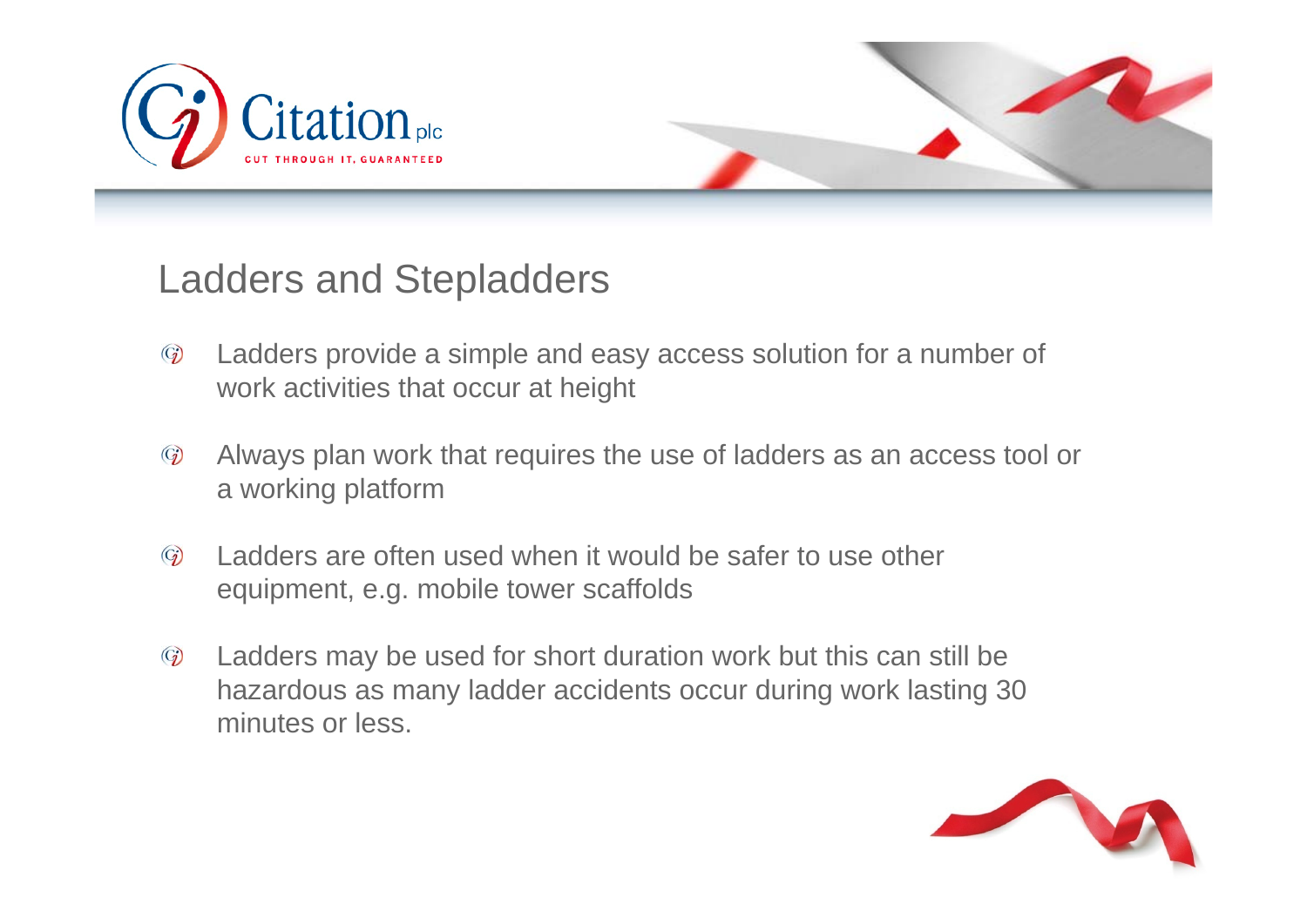



Ladders and stepladders should only be used: -

- For access only  $\rm{G}$
- For light short duration work only (30 minutes)  $\rm{G}$
- By trained staff  $\mathcal{C}_i$
- For work when alternative methods are not suitable. $\mathbf{Q}$

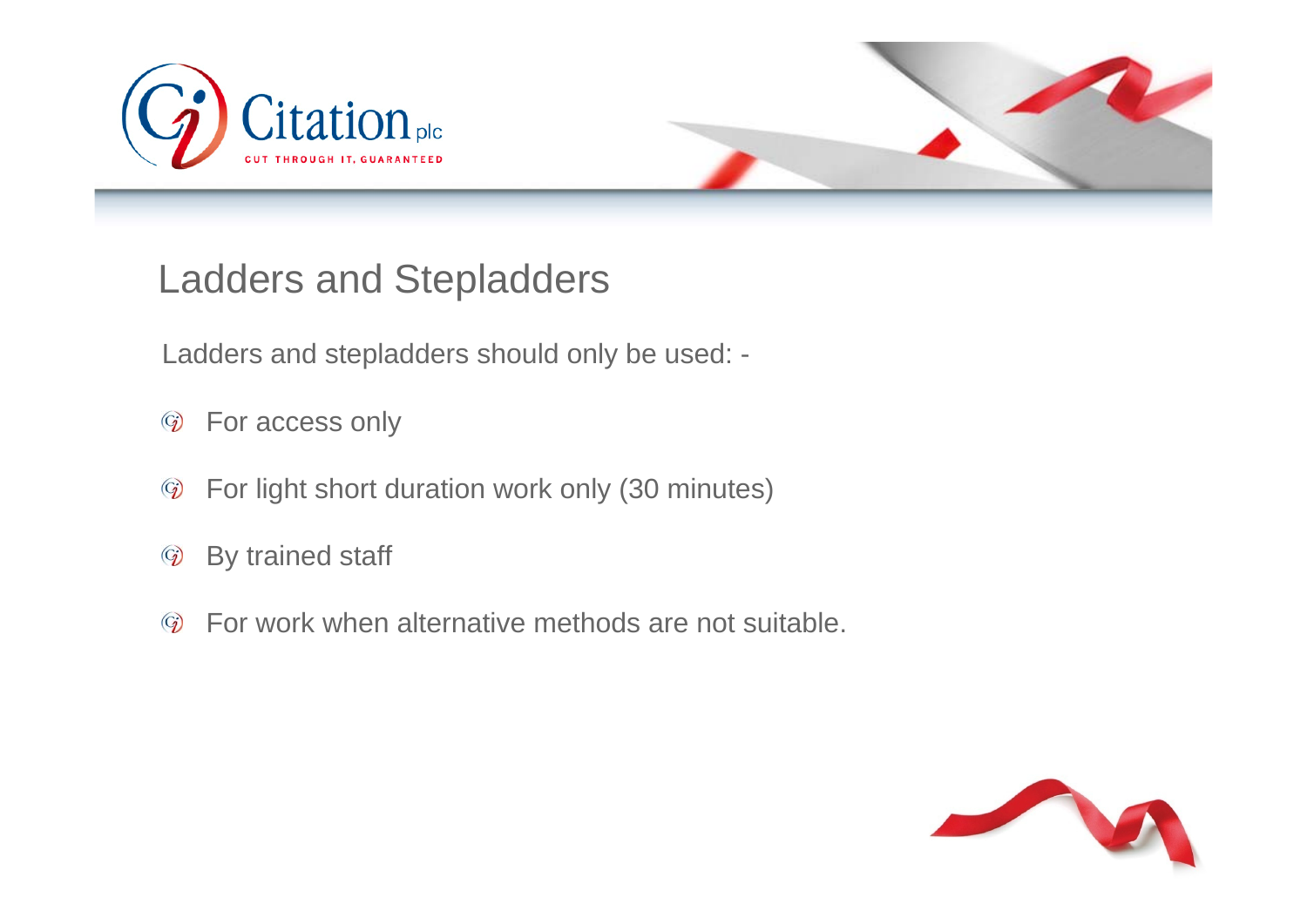



The choice of ladders will be determined by: -

- The task $\odot$
- The site conditions and location $\odot$
- $\mathbb{G}$ The frequency of access required
- The risks associated with the task(s)  $\mathcal{C}_{\bm{\ell}}$
- $\rm{G}$ The number of people required to use the access equipment.

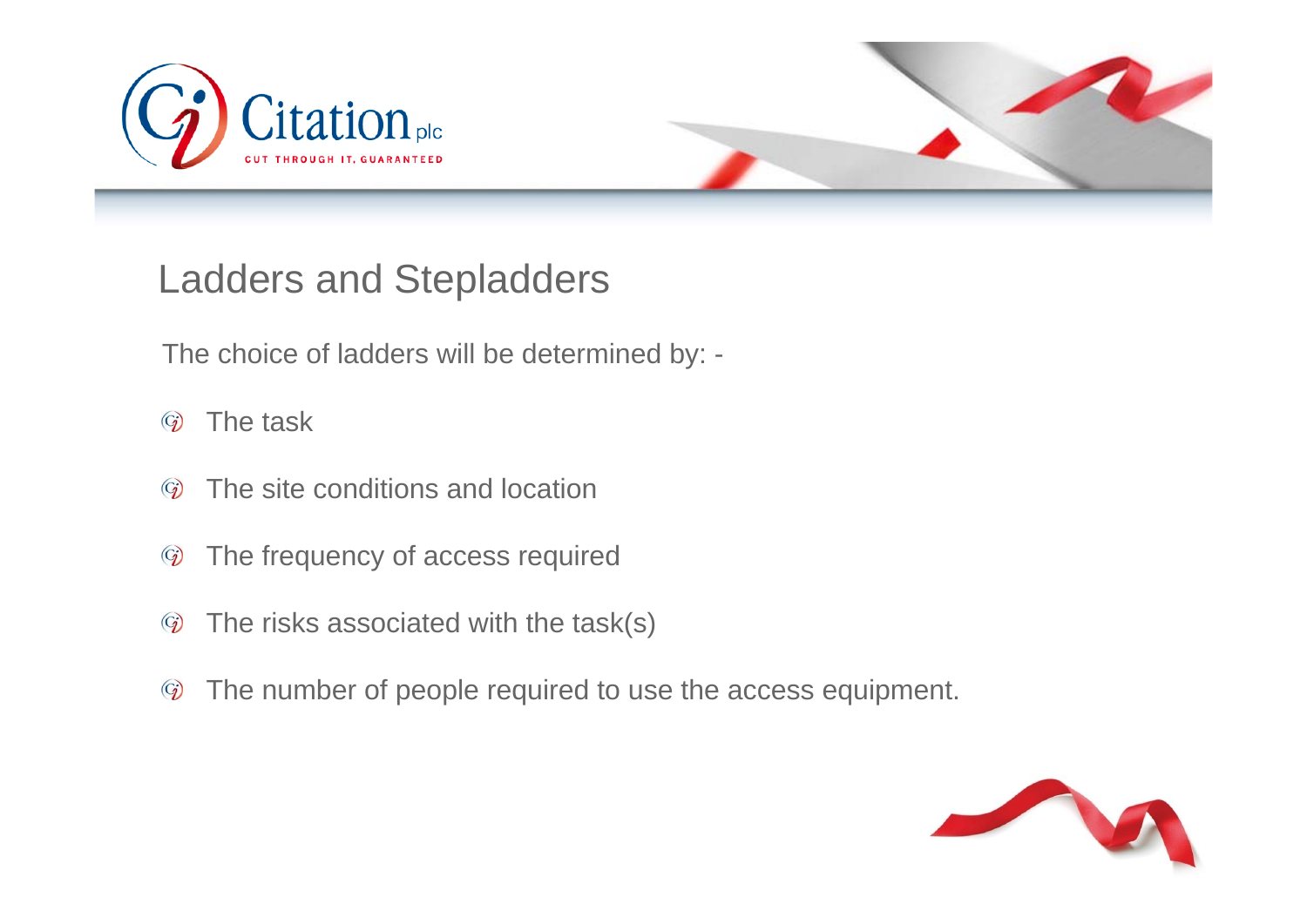



It is recommended that you only use one of the following:

- Class 1 (Industrial) Maximum static load:175kg (27.5 stone)  $\mathcal{G}$
- BS EN/131 (or EN/131) Maximum static load:150kg (23.5 stone)  $\mathcal{G}$
- Remember to consider the persons weight and the weight of equipment  $\mathcal{C}_{\bm{\ell}}$ being carried

Ladders should be marked with the class number, safe working load weight and instructions on how to use the ladder safely. These instructions should be followed at all times.

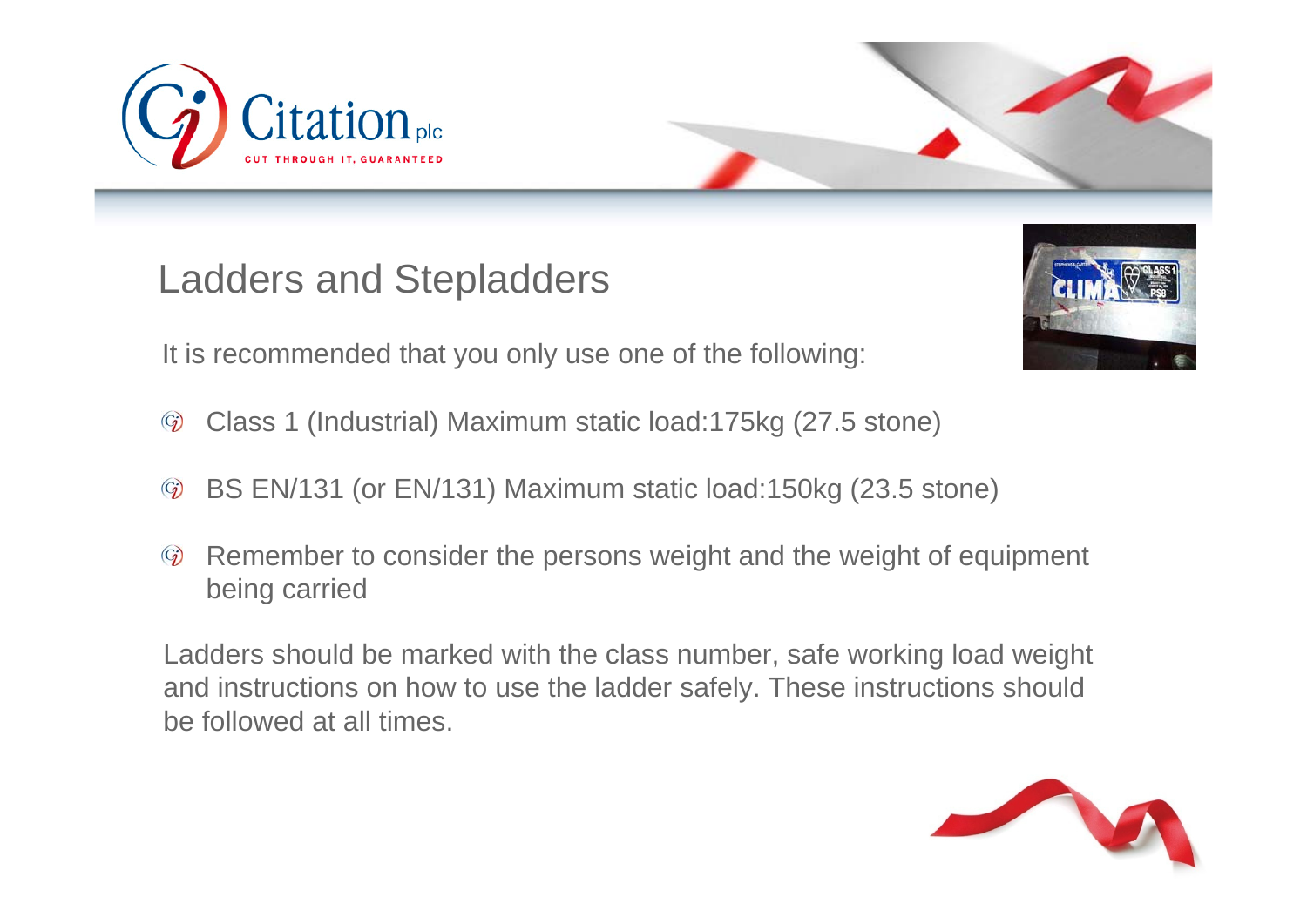



#### Incorrect Work at Height



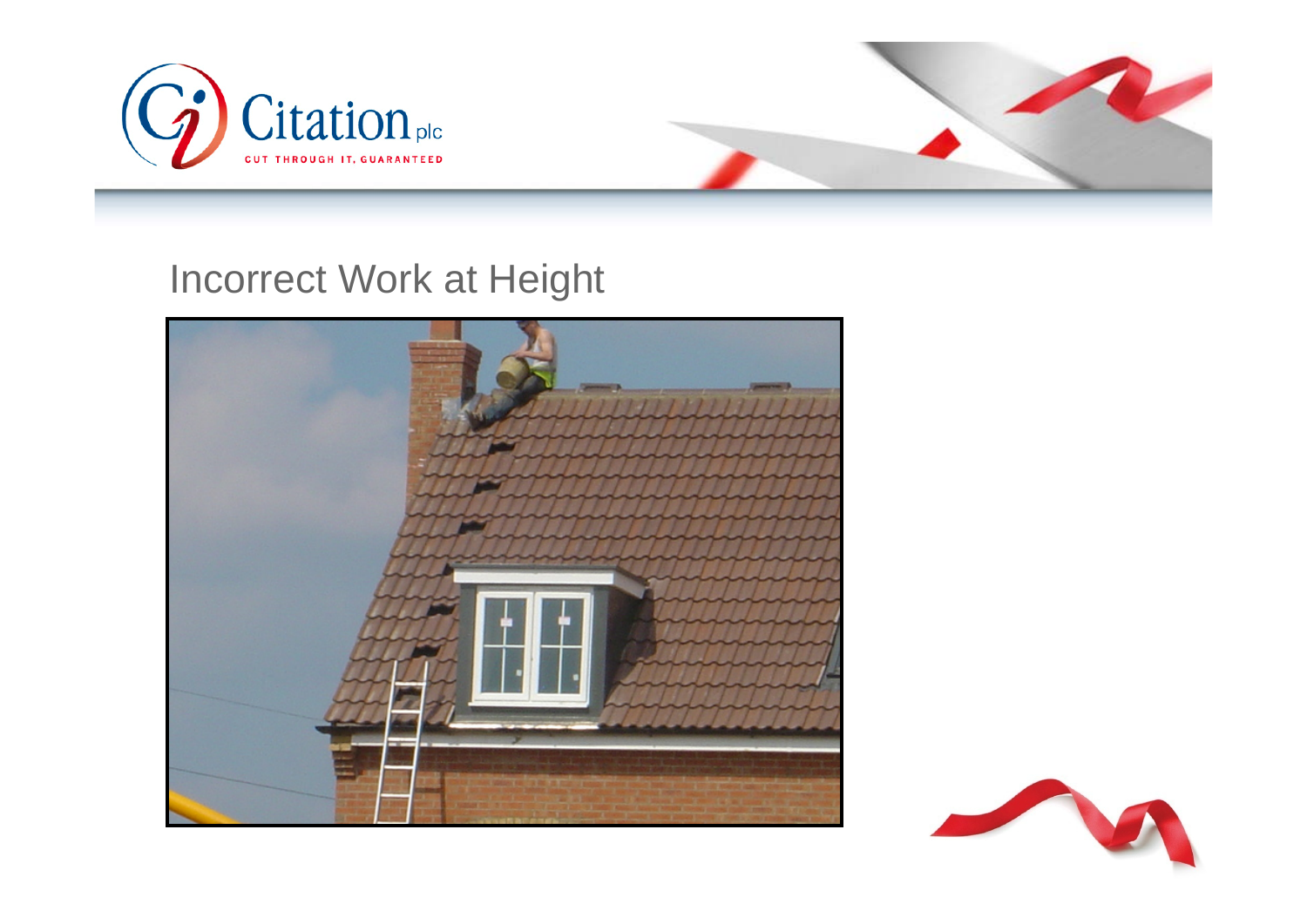



## Setting up a Leaning Ladder

- $\odot$ Undertake a daily pre-use check on the ladder (including the ladder feet)
- Secure the ladder e.g. tie it to a suitable point  $\odot$ or use a suitable device
- Ensure the ground is firm and level with a:-  $\mathcal{C}_{\bm i}$ 
	- Maximum safe ground side slope of 16 $^{\rm o}$  (if not, level the rungs with a purpose made device.)
	- Maximum safe ground back slope is 6º  $\,$

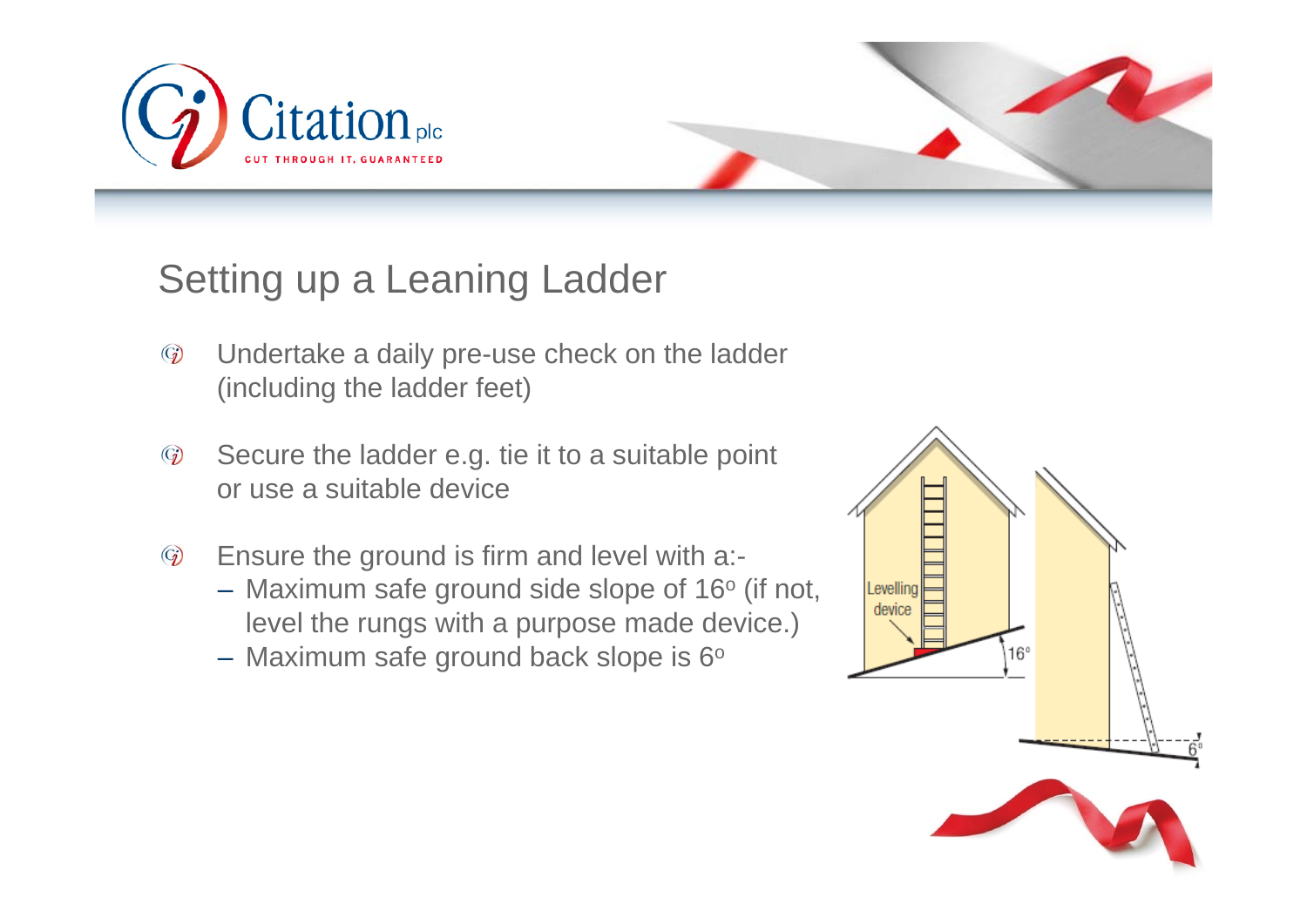



## Setting up a Leaning Ladder

- $\odot$ The rungs should always look horizontal
- Ensure the ladder is resting on a strong point  $\mathcal{C}_{\bm{\ell}}$ at the top (not plastic guttering)
- $\odot$ Ensure the floor surface is clean and not slippery
- Where ladders can be put up at the correct  $\mathbb{G}$ angle of 75º (1 unit out for every 4 units up)

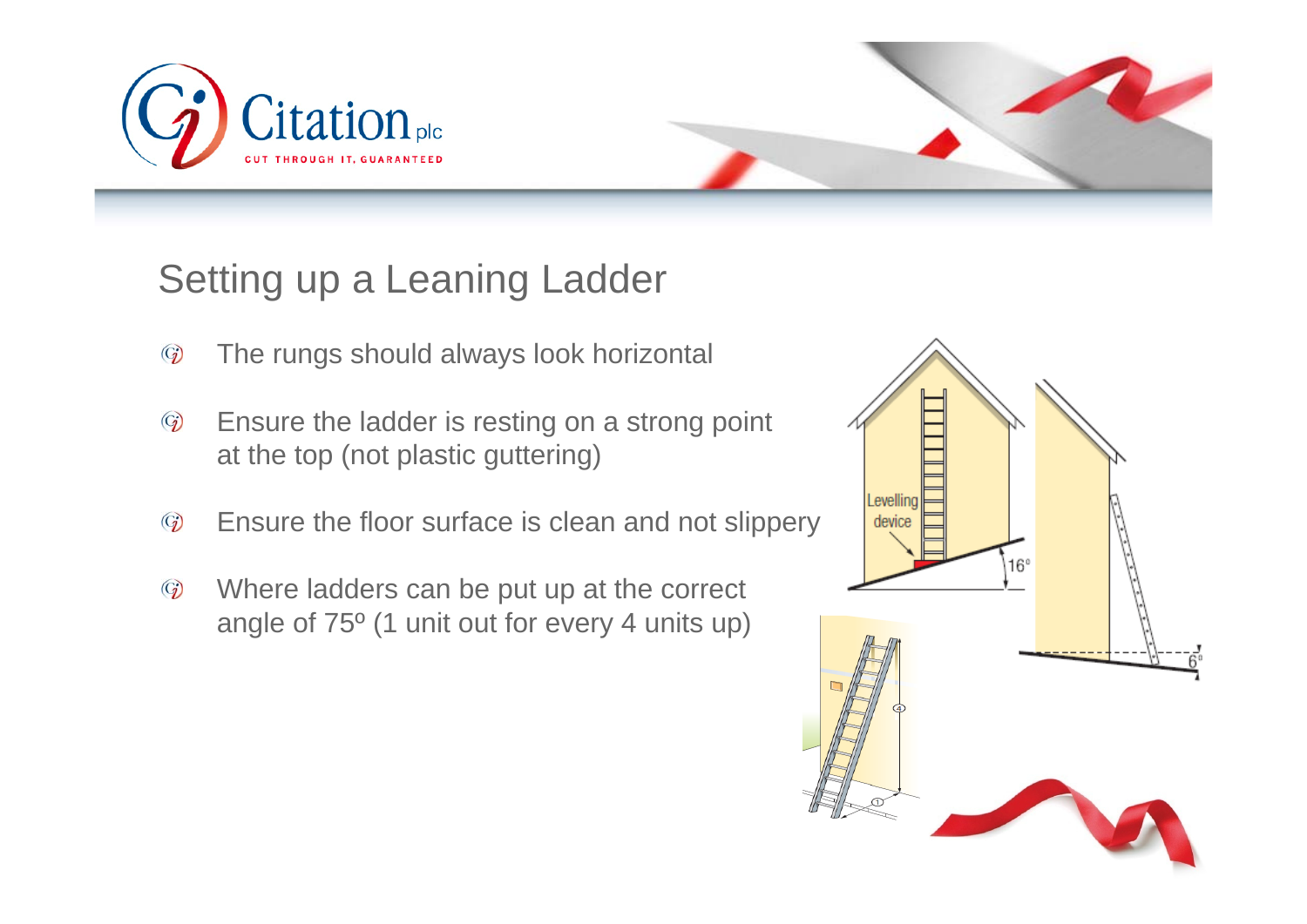



## Setting up a Leaning Ladder

- $\odot$ Undertake a daily pre-use check, including the feet
- Ensure that there is enough space to open the steps fully  $\mathcal{C}_{\bm{\ell}}$
- Use and fit locking devices  $\odot$
- $\odot$ Ensure that the ground is firm and level
- $\odot$ Ensure that floors are clean and not slippery



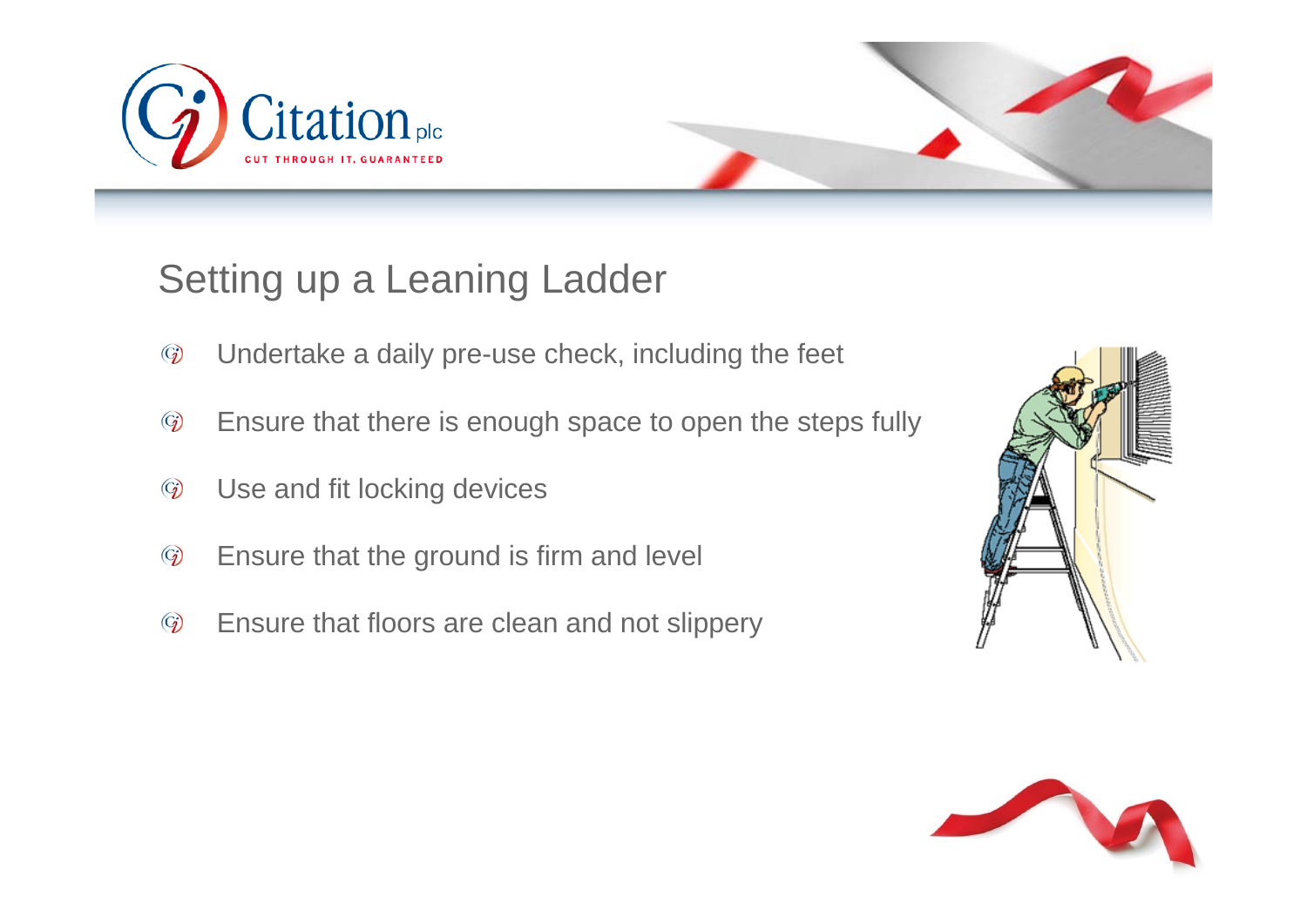



## Safe use of Ladders or Stepladder

Do not:

- $\mathcal{C}_{\bm{\ell}}$ Overload them - the person using them and anything they are taking up the ladder/s should not exceed the safe working load stated on the ladder/s
- $\odot$ Over reach - always maintain three points of contact when using ladders or stepladders (this can mean two feet and one hand, two feet and the body supported by the ladder, or two feet and the body supported by the stepladder)
- Work sideways; stepladders should always be used with the steps  $\odot$ facing the work to reduce the risk of it tipping over.

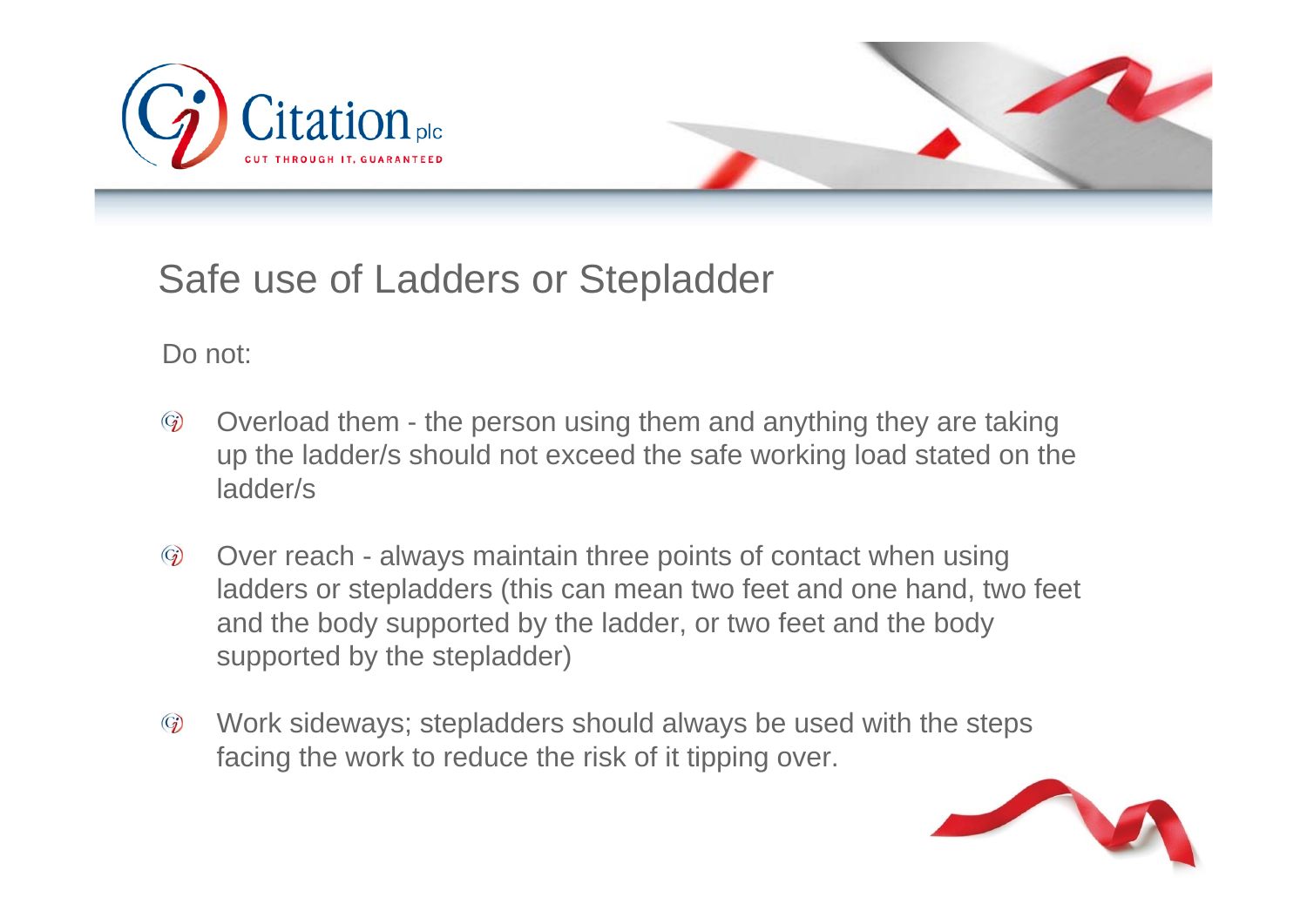



- Where they will not be struck by vehicles  $\odot$
- Where they will not be pushed by doors or windows  $\mathbb{G}$ being opened
- Where pedestrians are prevented from walking under  $\odot$ or near them.



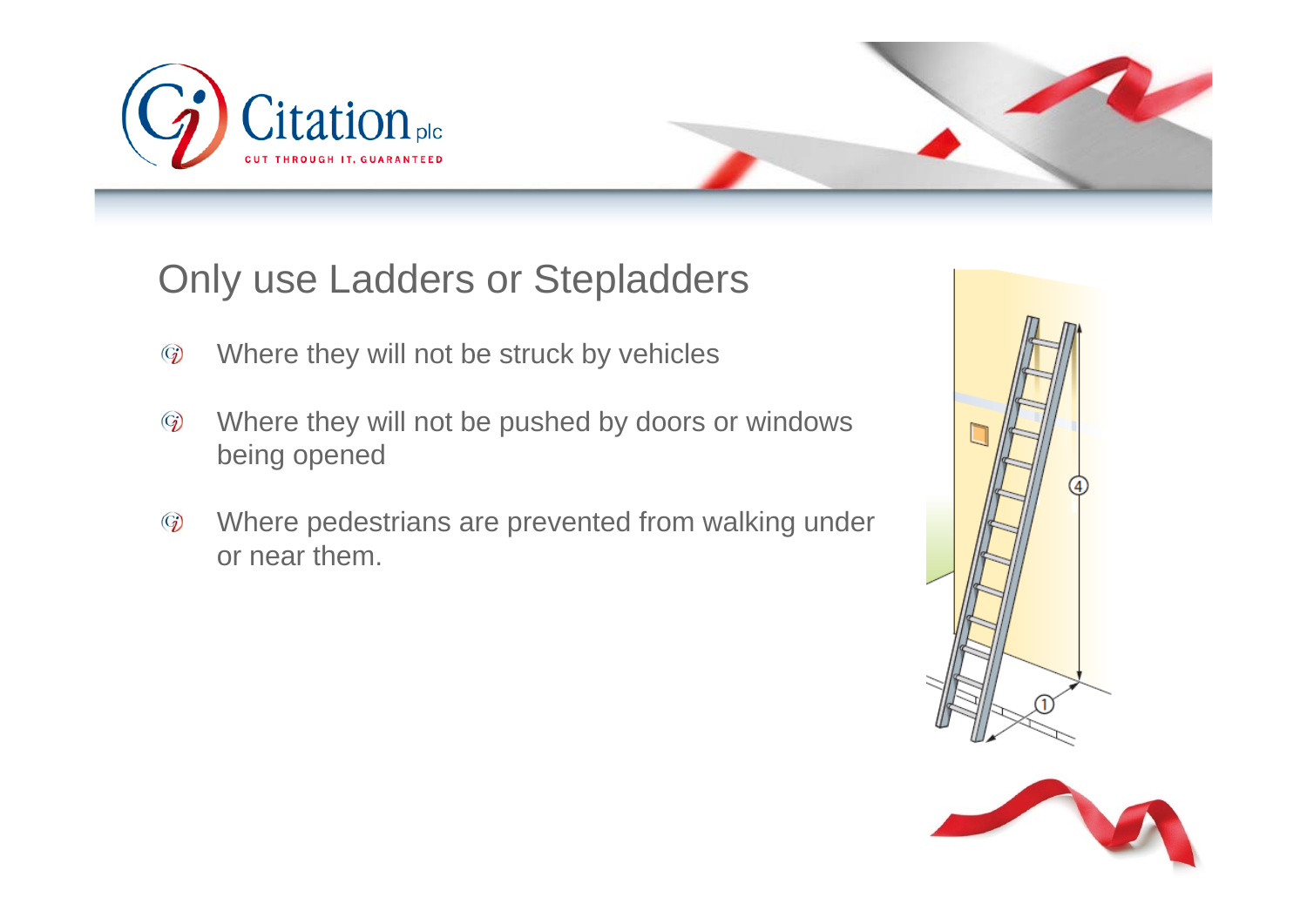



## Safe use of Ladder or Stepladder

- $\odot$ Do not work near any overhead power line
- $\mathcal{C}_{\bm{\ell}}$ Do not use them in strong or gusting winds
- $\odot$ Ensure that the rungs are level and are non slip
- Wear robust sensible footwear  $\odot)$
- $\odot$ Prevent other workers or the public from using them
- $\odot$ Do not use them if you are taking medication or suffering any illness that may affect your safety whilst working at height.

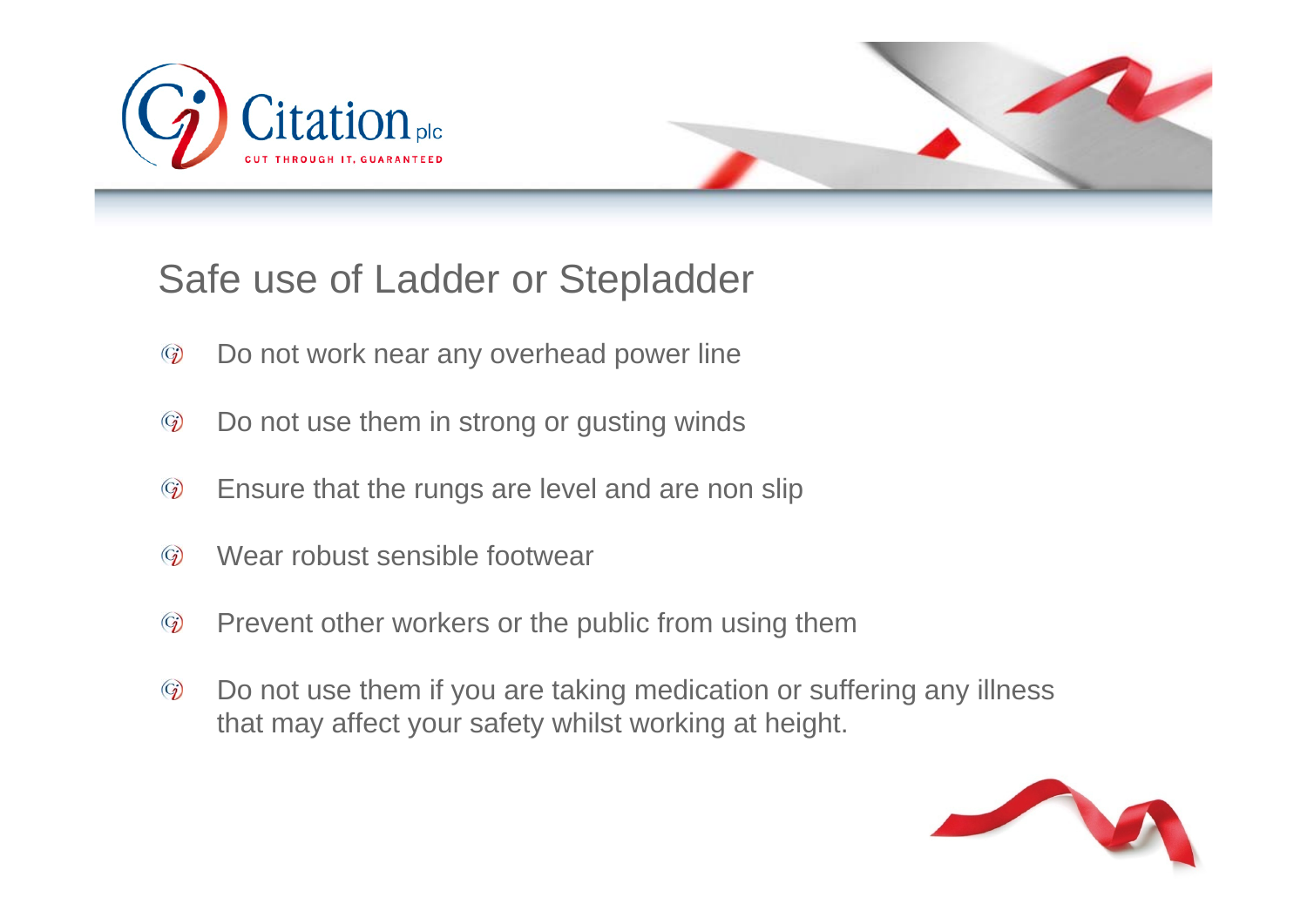



## Safe use of Ladders and Stepladders

- $\odot$ **Do not** move them while standing on the rungs/steps
- **Do not** support them by the rungs or steps at the base,  $\mathcal{C}_{\bm{\ell}}$ always support them using the stiles
- $\odot)$ **Do not** slide down the stiles
- **Do not** stand them on moveable objects, such as pallets, bricks, lift  $\mathbb{G}$ trucks etc.





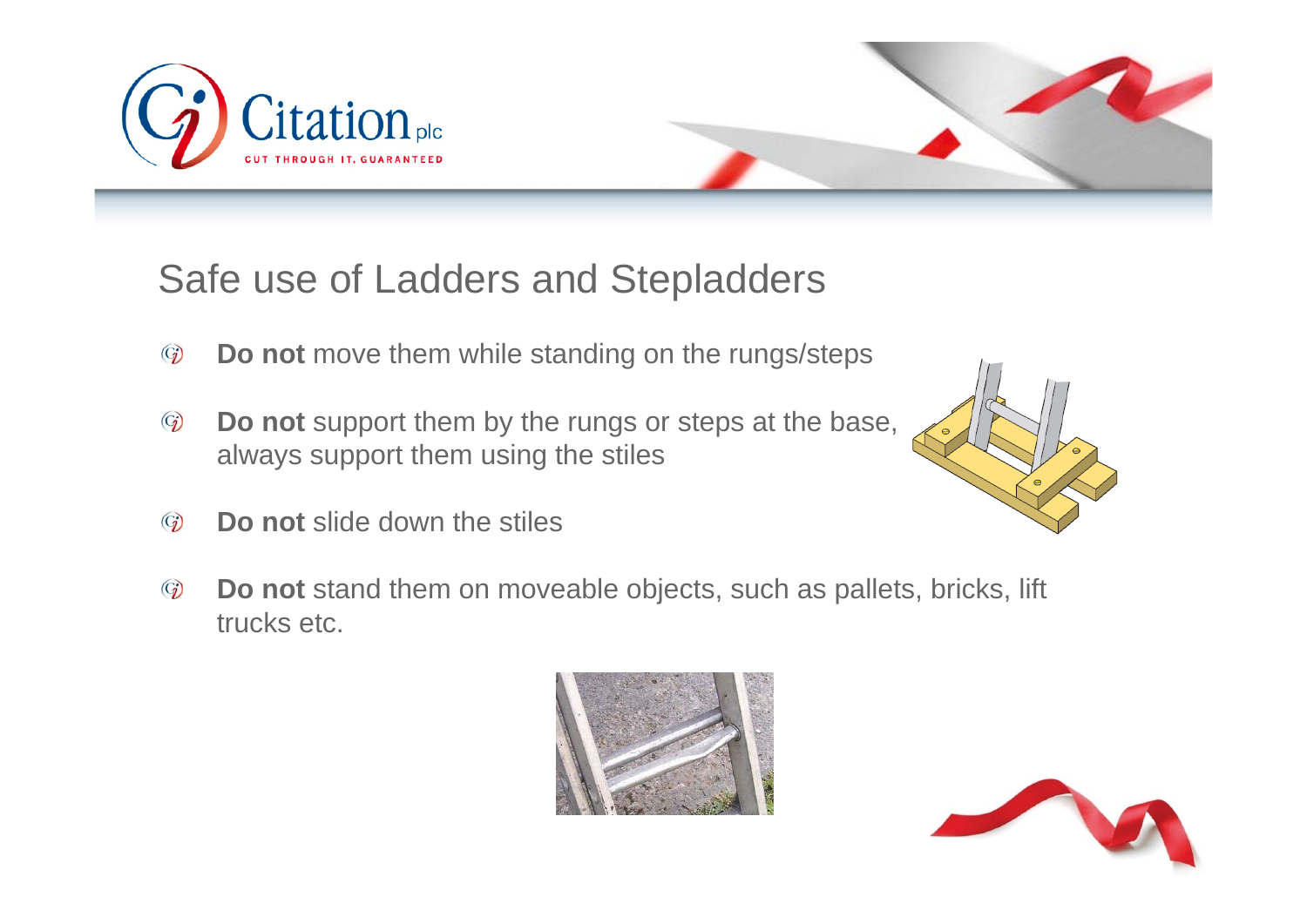



## Safe use of Ladders and Stepladders

- **Do not** extend a ladder whilst standing on the rungs  $\mathcal{C}_{\bm{\ell}}$
- **Do not** use them if any of the rungs or styles are damaged  $\odot$
- **Do not** paint or use any wooden ladders which have been  $\odot)$ painted as the paint may hide cracks / damage.



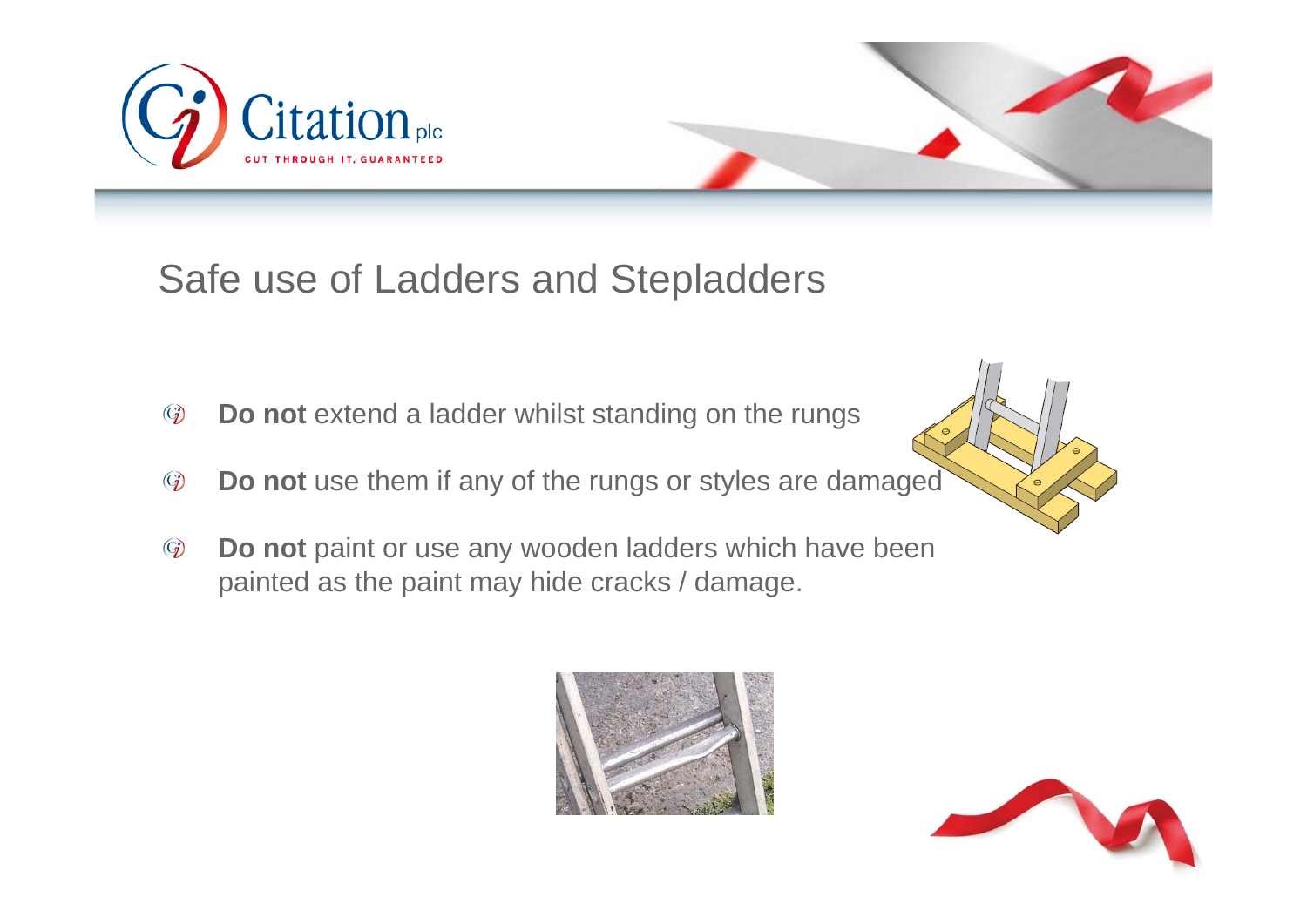



- $\odot$ **Do not** use the top three rungs
- $\mathcal{C}_{\bm{\ell}}$ Ladders used for access should project at least 1m above the landing point and should be tied
- **Only** industrial or commercial type ladders should be used  $\odot$
- Footing of a ladder is the last resort and should be avoided  $\mathcal{C}_{\bm{\ell}}$
- $\odot)$ Where reasonably practicable – either tie the ladder or use a suitable ladder stability device
- Always ensure that the ladder is long enough for the job. $\odot$



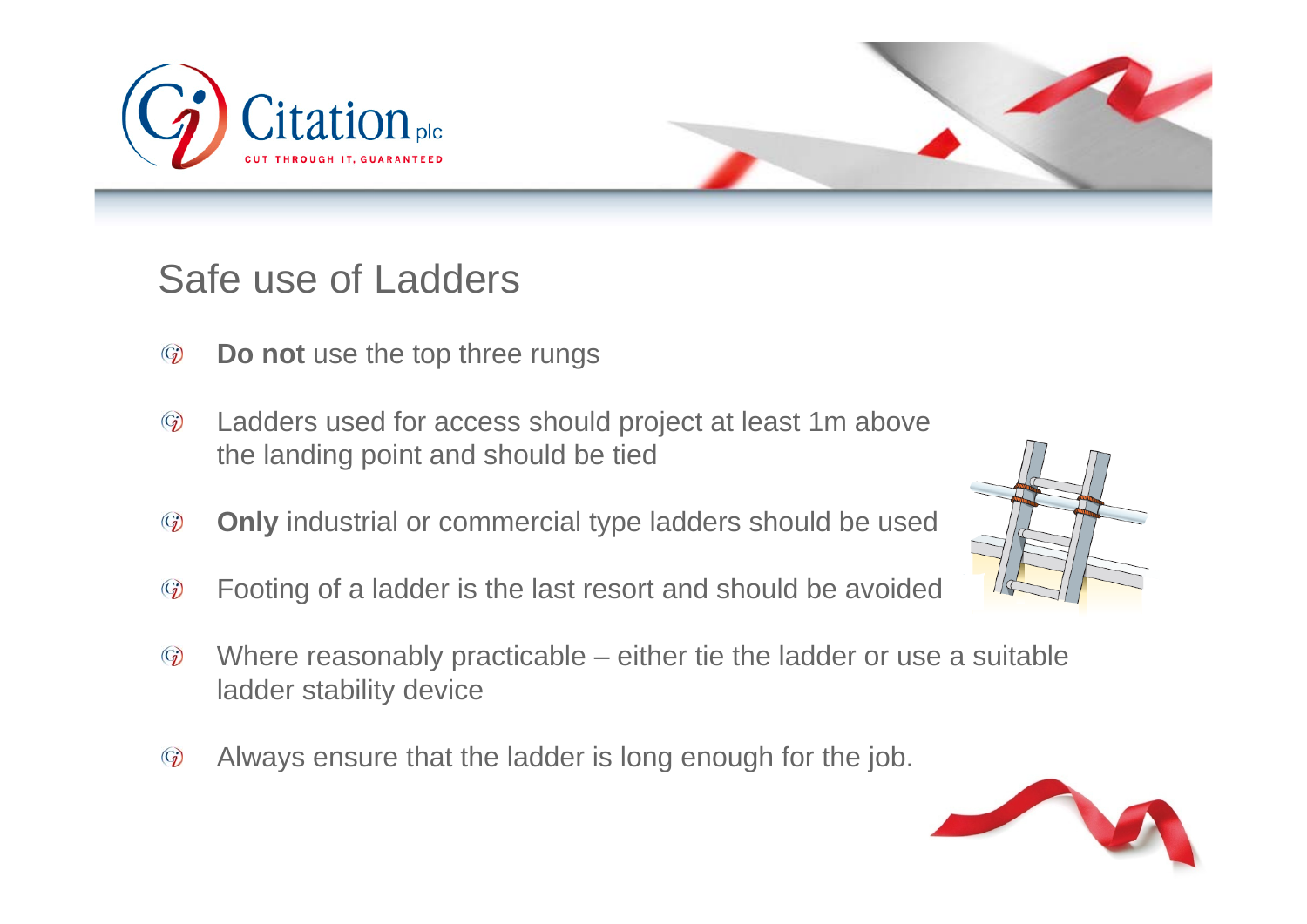



Prior to using any ladders it is imperative that you:

- $\mathcal{C}_{\bm{\ell}}$ Check for missing, damaged or worn anti-slip feet on metal and fibreglass ladders as these are essential for good grip
- Check for items stuck in the feet of the ladders such as swarf, stones,  $\odot)$ grease or dirt, preventing the feet from making direct contact with the ground
- $\odot)$ Check for mud, grease or oil either on the steps or the stiles (the sides).

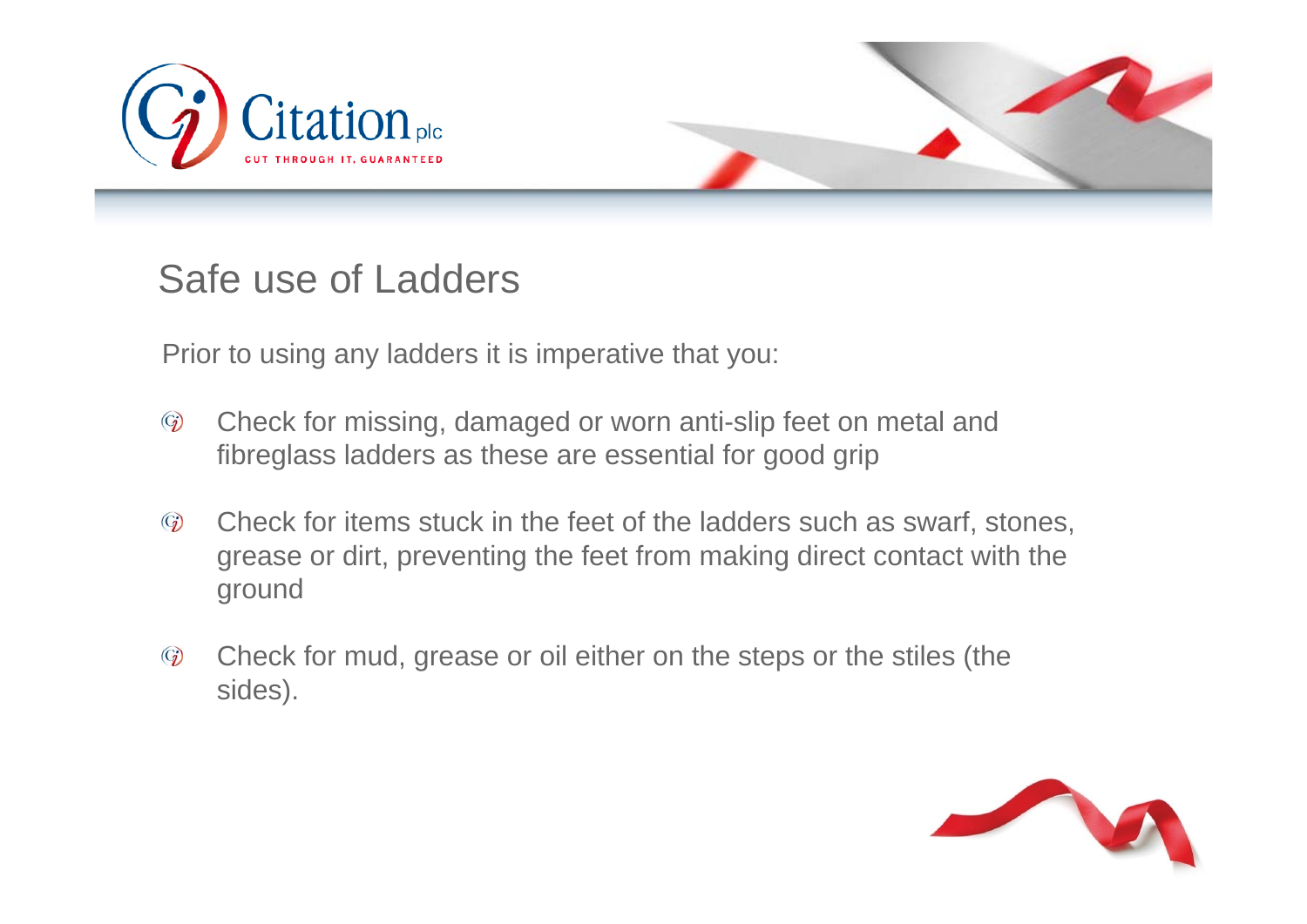



- Check for cracks in the rungs or stiles of the stepladder and missing,  $\odot$ broken or weakened steps
- Check for damaged or weakened rungs and missing or damaged tie  $\odot$ rods
- $\mathcal{C}_{\bm{\ell}}$ Check metal stepladders for cracked or damaged welds and missing or loose screws or rivets.

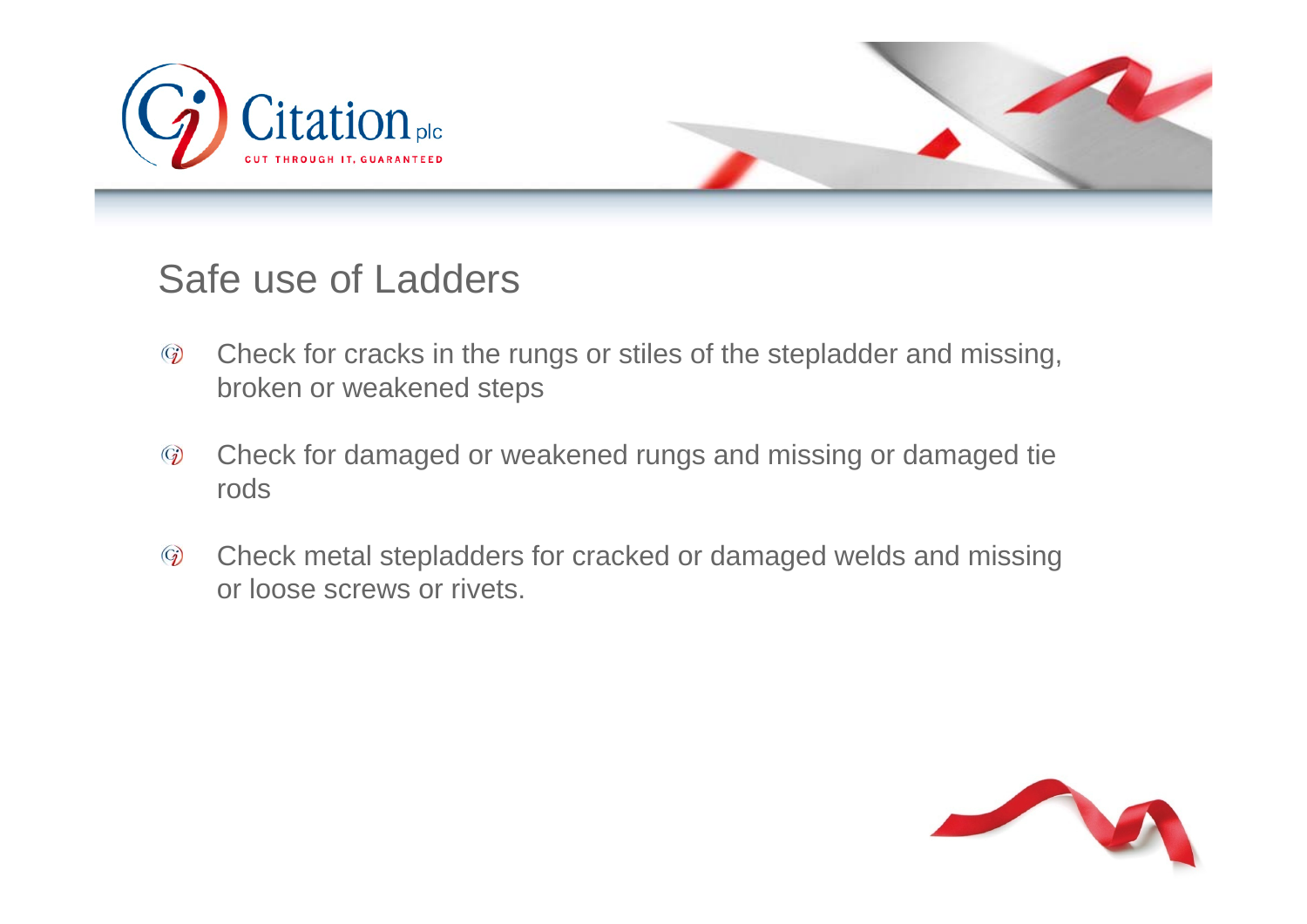

Always carry ladders in a safe manner. Long ladders should be carried by two persons.

- To erect a ladder, place its foot against a fixed object such  $\left(\mathbf{G}\right)$ as a wall and raise the other end by progressing hand over hand, from rung to rung until upright
- $\mathcal{C}_{\bm{\ell}}$ Make sure the ladder is erected the right way up.
- If it is wooden ensure the tie rods are underneath the  $\odot$ rungs, if it is aluminium check the rung profile is the right way round.

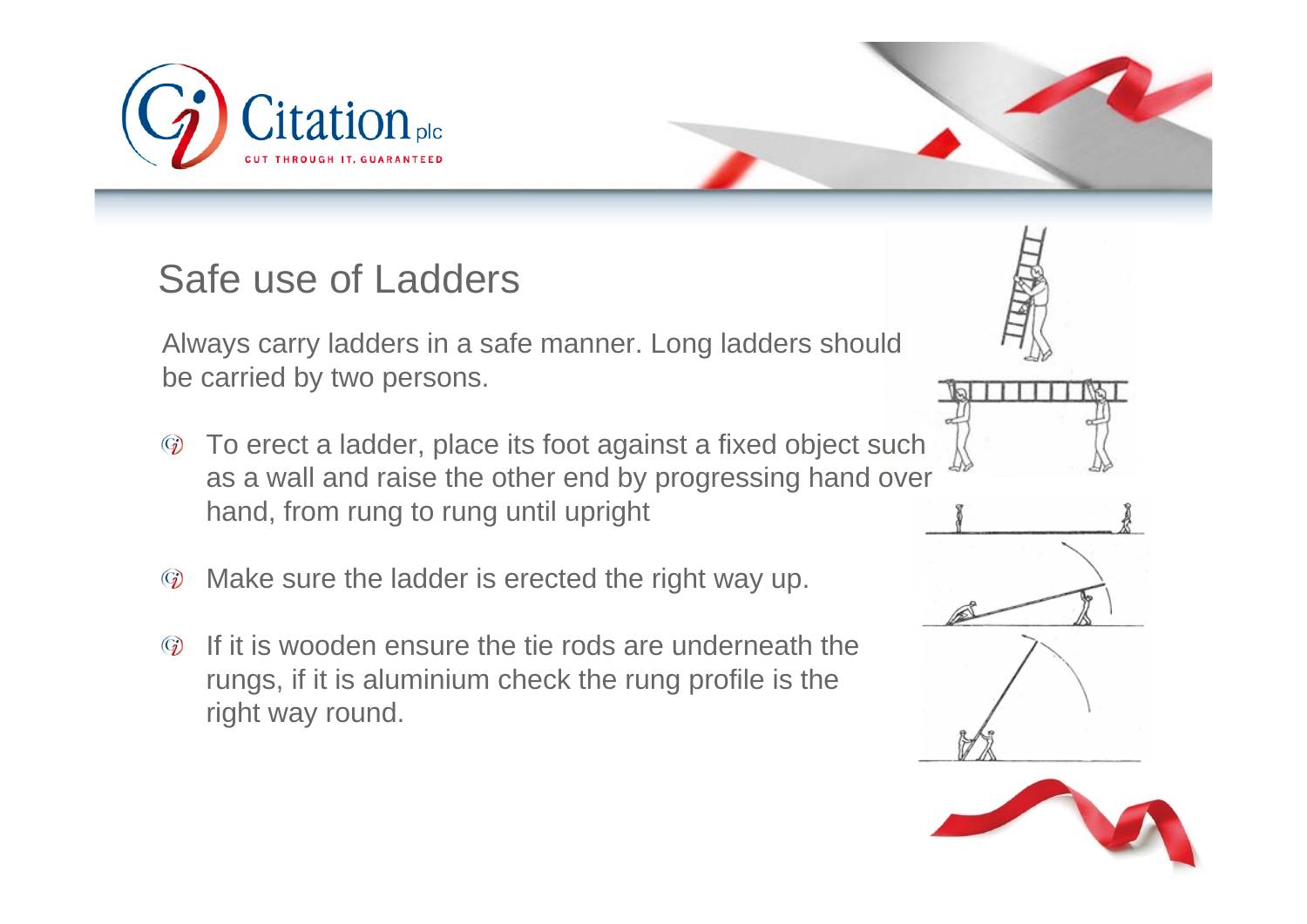



#### Safe use of Stepladders

- $\odot$ **Do not** use the top two steps unless it has a suitable handrail
- $\mathcal{C}_{\bm{\ell}}$ **Do not** use the top three steps of a swing-back or double sided stepladder, where the top step forms the very top of the stepladder
- $\odot$ **Only** use Industrial or commercial type stepladders
- Always ensure that the stepladder is long enough for the job. $\mathbf{G}$

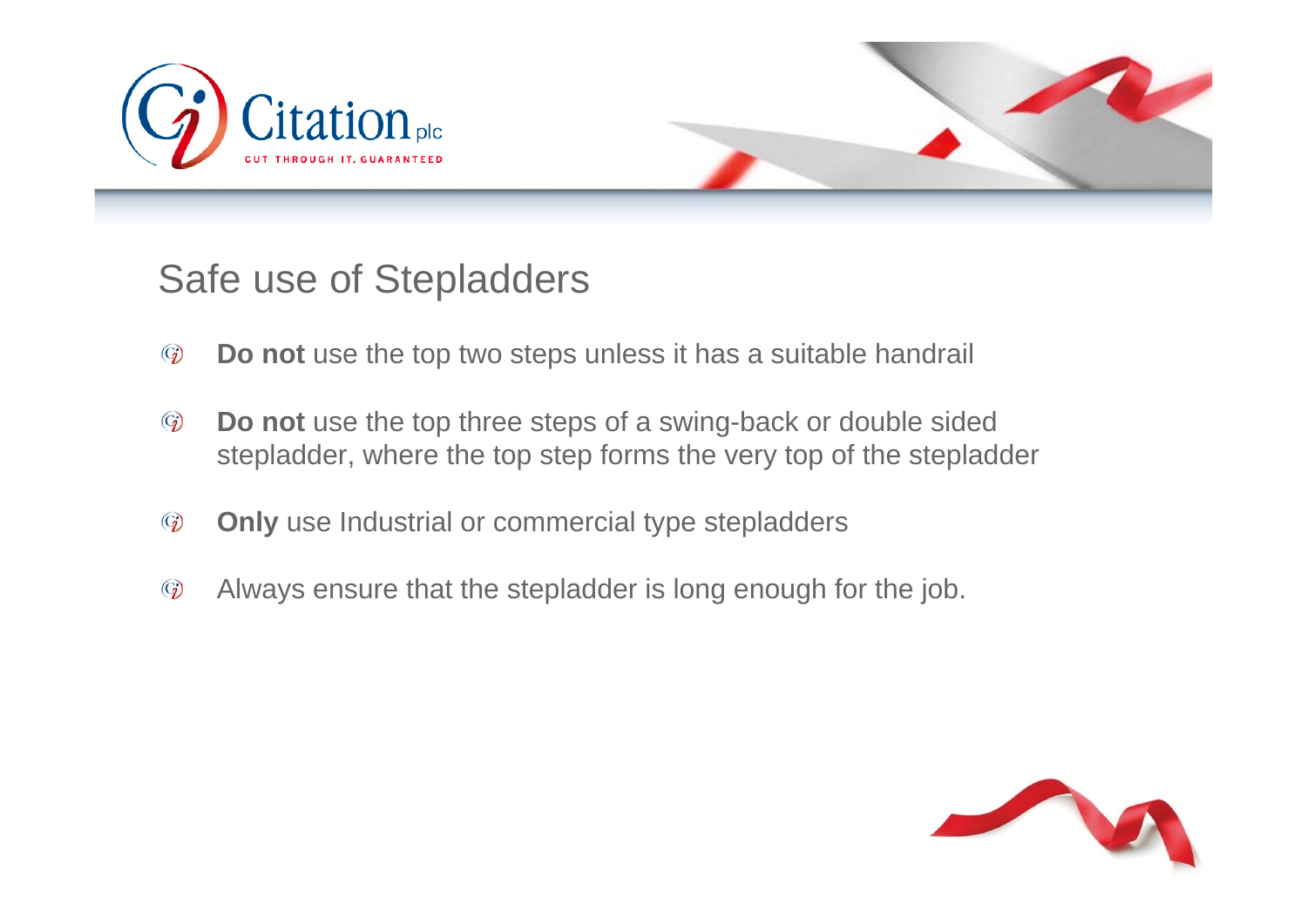



## Work at height – Employees Responsibilities

- Report any unsafe work activity or equipment defect relating to work at  $\odot$ height to your employer / supervisor
- The employee **must** use all work equipment and safety devices  $\mathcal{C}_{\bm j}$ provided by their employer / supervisor
- $\odot$ The employee **must** follow any training that has been given in respect of working at height
- $\left($ The employee **must** obey any instructions / safe system of work, risk assessment, method statement and manufacturers instructions.

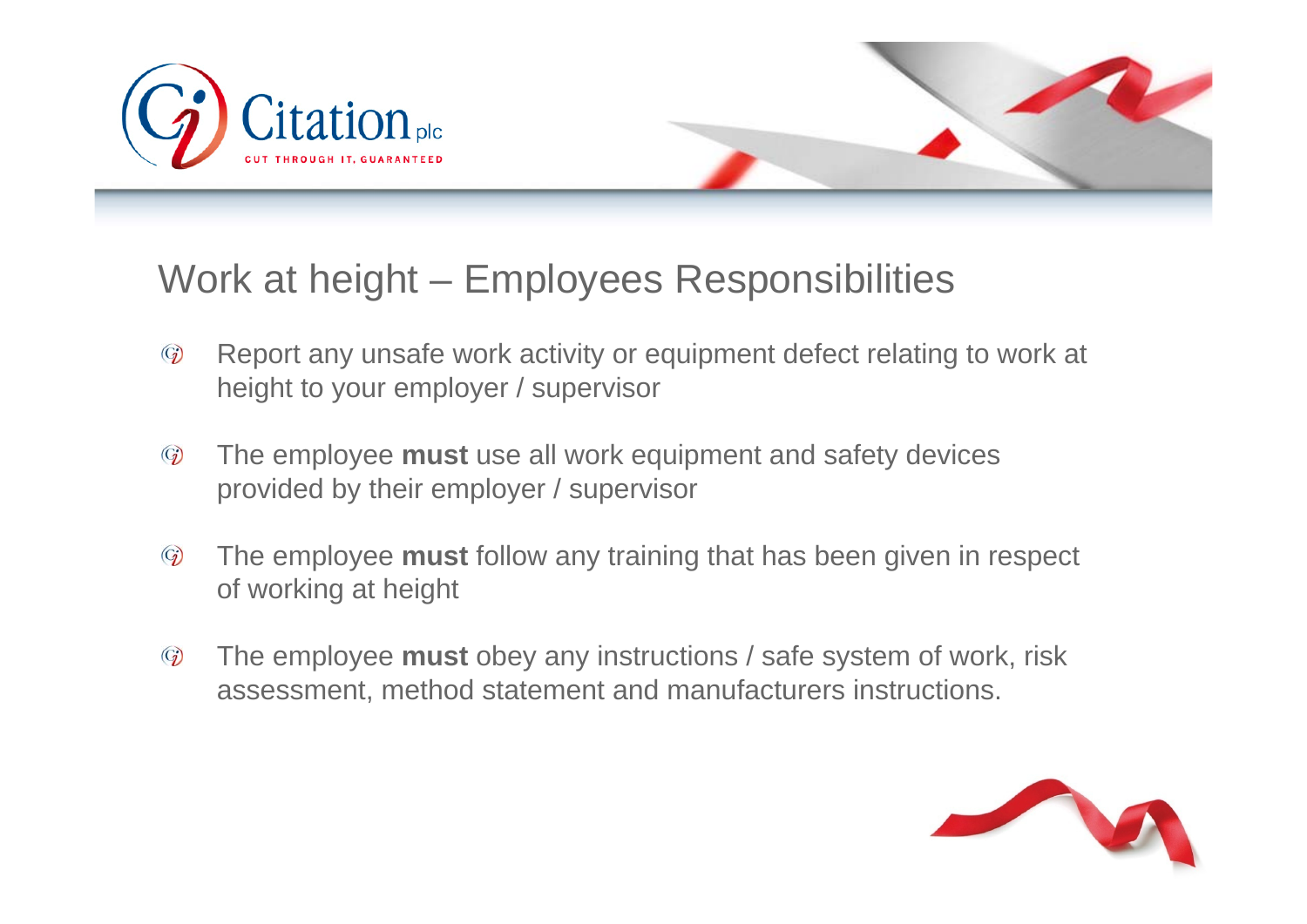



## Basic Checklist for Users

 $\odot$ Is the ladder or stepladder the right equipment for the work?

If so, is the equipment in good condition and free from slippery substances?

- Can the leaning ladder be secured at the top? If not,  $\odot$ 
	- (a) Can it be secured at the bottom?
	- (b) If (a) cannot be achieved, will a second person stationed at the base provide sufficient safety?
- Is the top rung level with a working platform and is there an adequate  $\odot$ hand hold at the place of landing?
- Is the ladder positioned at the angle correct?  $\mathcal{C}_{\bm{\ell}}$

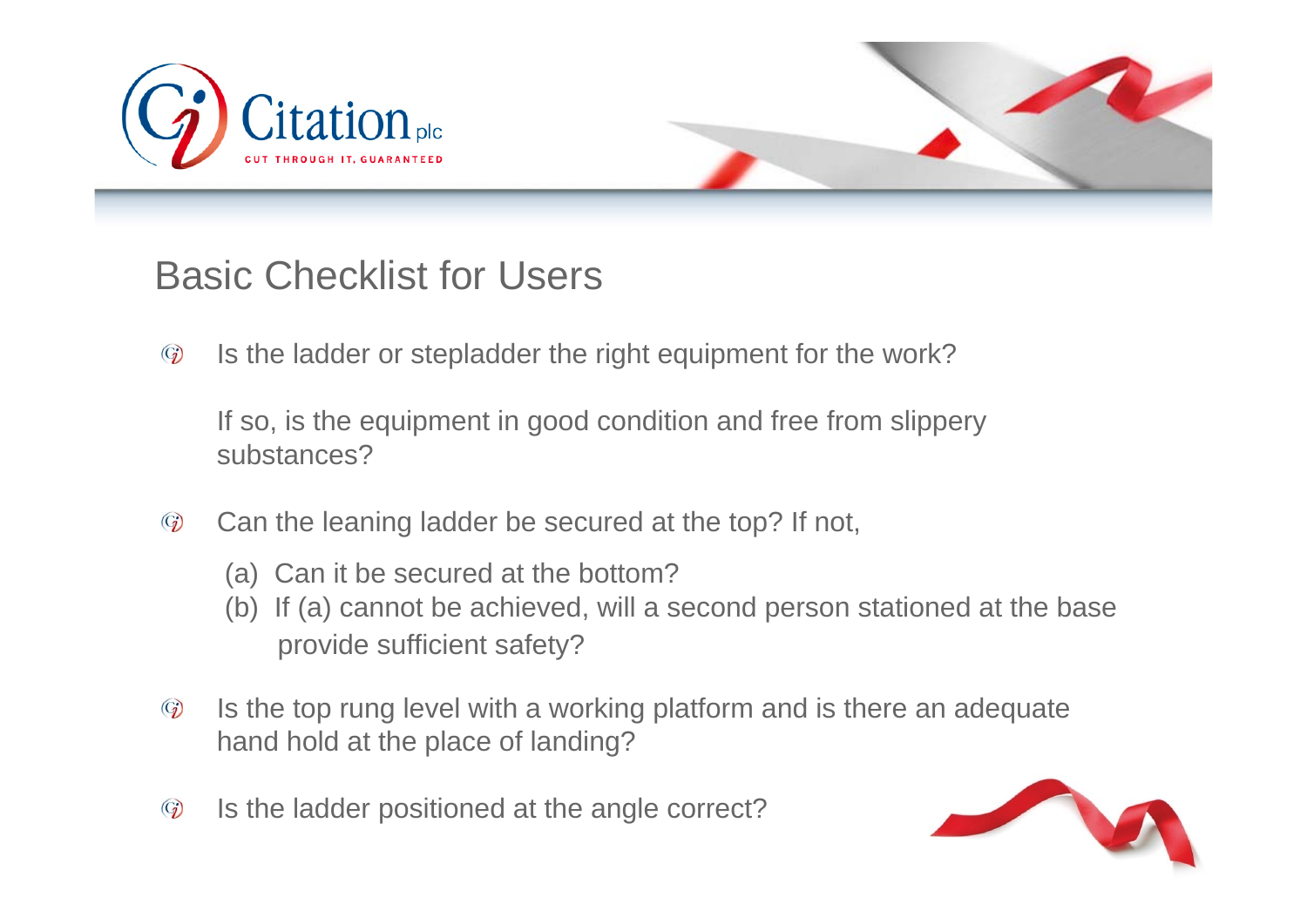



#### Basic Checklist for Users

- Is the support for the ladder adequate at both the upper point of rest  $\odot)$ and the foot?
- Is the ladder properly positioned?  $\odot$
- If it is necessary to carry tools and equipment and has provision been  $\mathbb{Q}$ made for carrying them so that the user can keep their hands free for climbing?
- $\odot)$ If an extension ladder is used is there sufficient overlap between sections?

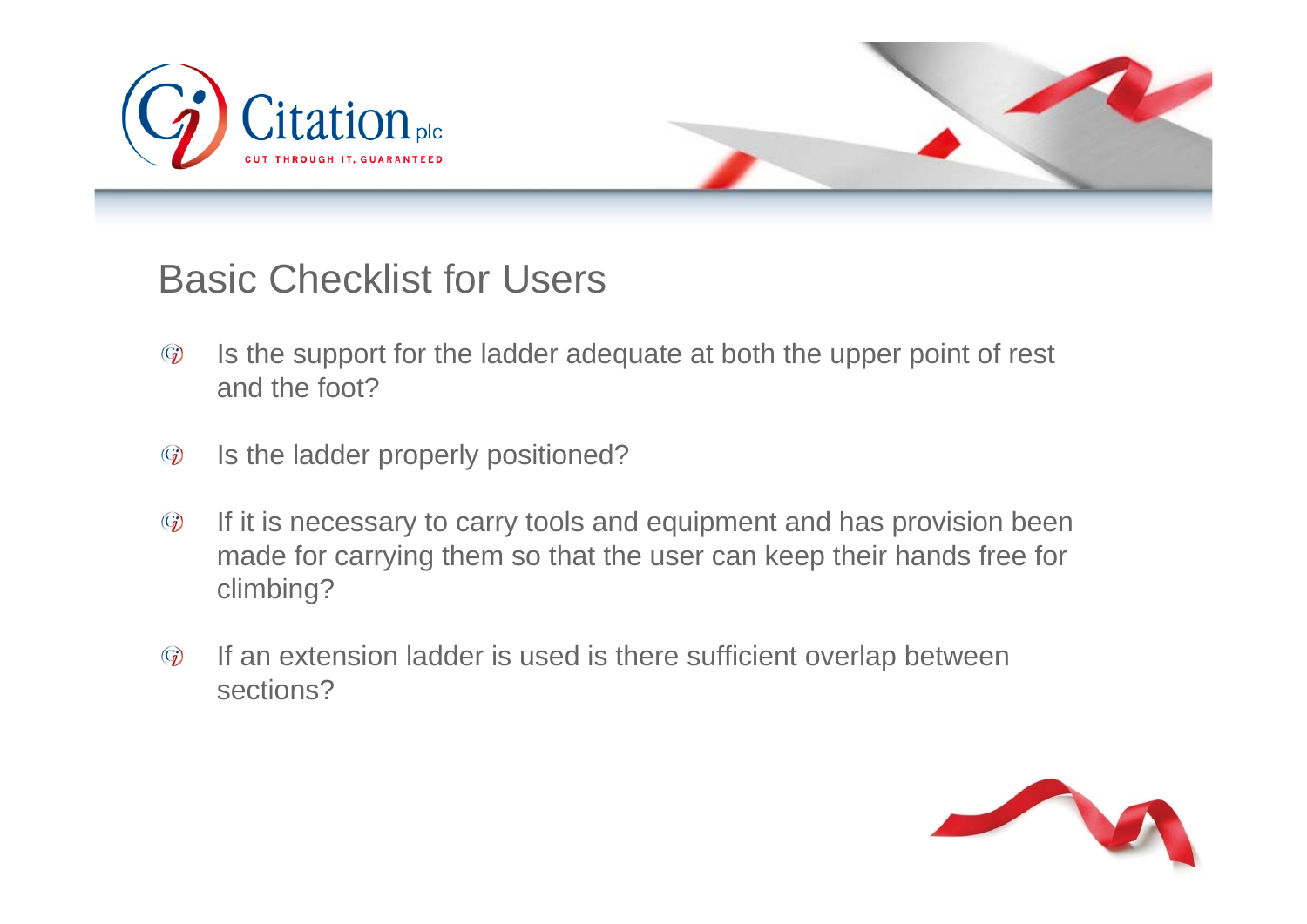



#### Basic Checklist for Users

- On stepladders are the stays, chains or cords in good condition?  $\odot$
- Can the stepladder be placed sufficiently near the work and on a firm  $\mathbf{Q}$ level service?
- Is the ladder clear of overhead electric cables? $\odot$

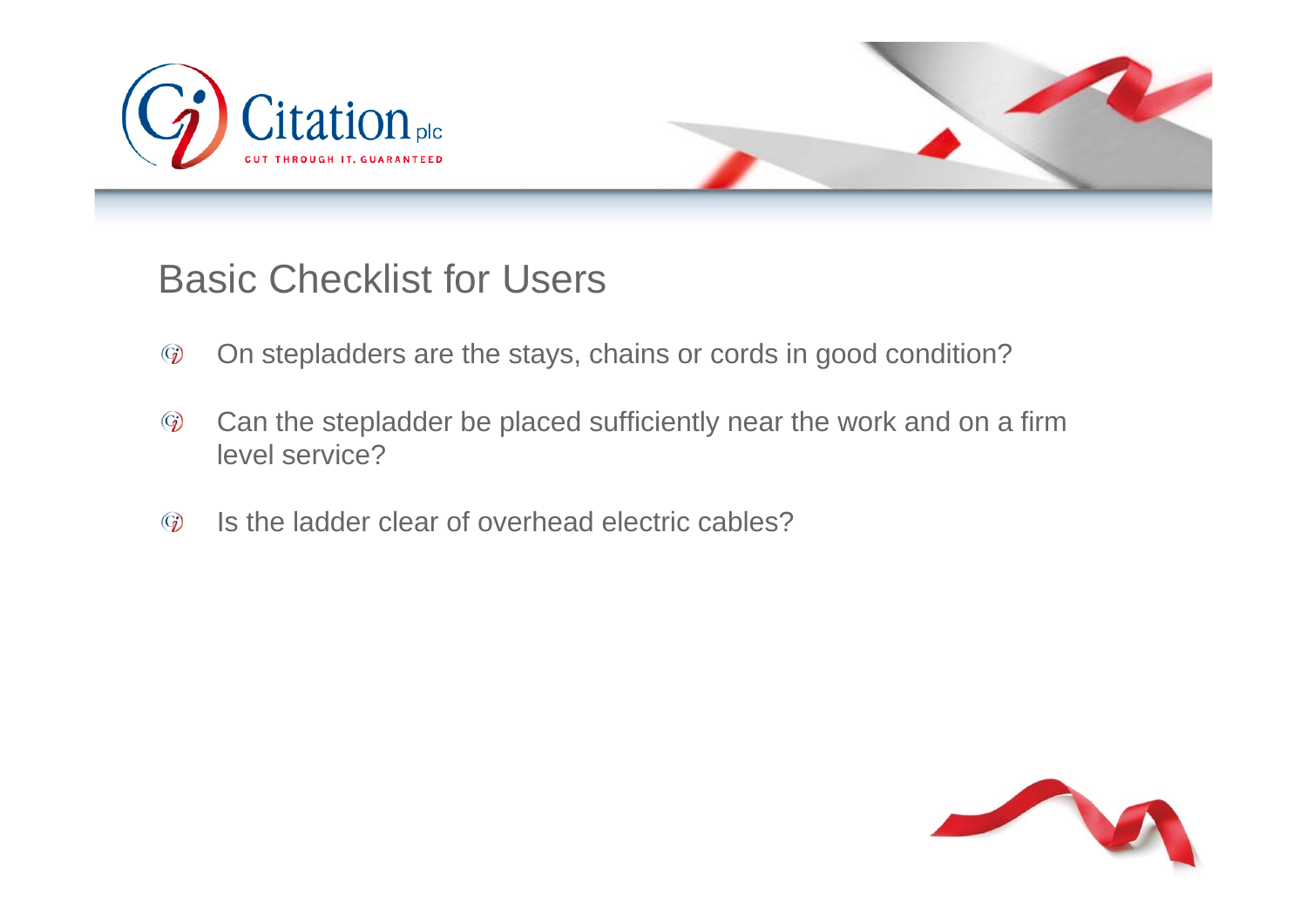



#### Remember

Always consider alternative access equipment